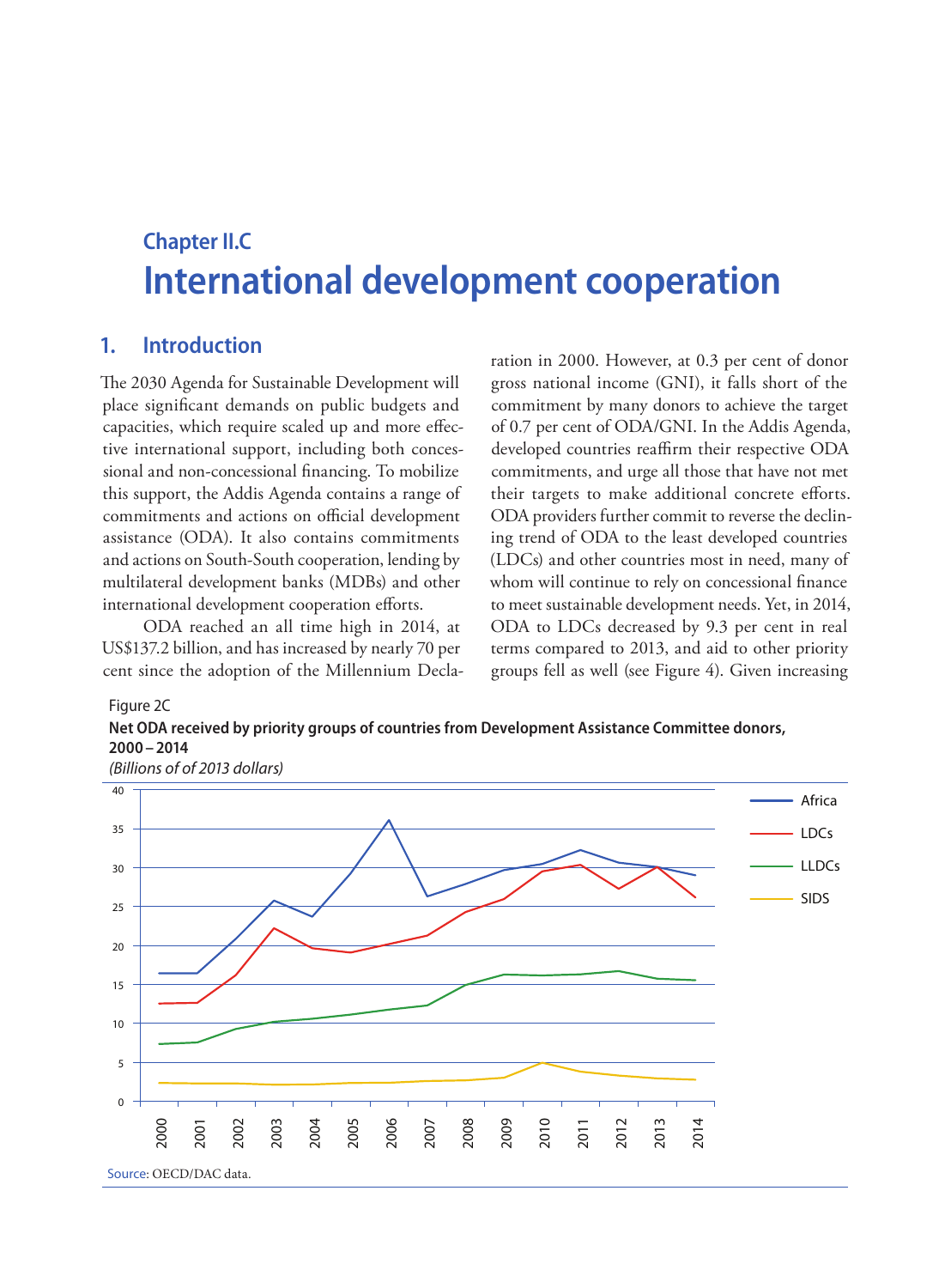demands on ODA, for example from in-country refugee costs, there is a risk that ODA to LDCs will continue to fall.

The Addis Agenda also encourages developing countries to strengthen South-South cooperation. South-South cooperation has been increasing in recent years according to various estimates, along with growing South-South trade, investment and regional integration. Different approaches and modalities of South-South development cooperation render reporting on broad global trends challenging, but the availability of information about South-South cooperation is increasing and efforts are under way, including within the United Nations System, to further improve estimates.

Beyond increasing the magnitude of concessional finance, all providers also commit to increasing the quality, impact and effectiveness of their development cooperation, including the adherence to agreed development cooperation effectiveness principles. They further commit to take into account the three dimensions of sustainable development in all international public finance, and to share knowledge about their respective efforts.

In recognition of their significant potential to finance sustainable development, MDBs are encouraged to adapt and be fully responsive to the sustainable development agenda. In response, MDBs announced their intention to extend financing for sustainable development at the sidelines of the Third International Conference on Financing for Development, held in Addis Ababa, by making better use of their balance sheets, among other measures. New development finance institutions, recently set up and welcomed in the Addis Agenda, will provide an additional source of international public finance for sustainable development investments, in particular in sustainable infrastructure.

Additional sources of international public finance—including climate finance, humanitarian finance, and innovative sources of finance—further add to the international public financing landscape for sustainable development. The Addis Agenda emphasizes both the importance of meeting all existing commitments and of achieving greater coherence in all development financing. The Addis Agenda also acknowledges the role played by multi-stakeholder partnerships in financing certain sectors and encourages them to support country-driven priorities and strategies.

### **2. Official development assistance**

The Addis Agenda reaffirms ODA commitments. It further commits to prioritizing the allocation of concessional international public finance to those with the greatest needs and least ability to mobilize other resources. The Addis Agenda goes beyond earlier international agreements to include a commitment to reverse the recent decline in ODA to LDCs, to encourage ODA of 0.2 per cent of GNI to LDCs, and to recognize those countries that allocate at least 50 per cent of ODA to LDCs. It also highlights the importance of ODA for the poorest and most vulnerable countries. Specifically, the Addis Agenda:

- *Reaffirms existing ODA commitments (0.7 per cent of GNI to developing countries and 0. 15-0.20 per cent of GNI to LDCs) (51, MoI 17. 2)*
- *Commits to reverse decline in ODA to the LDCs (52); Encourages ODA of 0.2 per cent of GNI to LDCs (51); is encouraged by countries that allocate at least 50 per cent of ODA to LDCs (51)*
- *Commits to open, inclusive and transparent discussions on the modernization of ODA measurement (55)*

The data to track these commitments can be drawn from Organization for Economic Cooperation and Development (OECD) ODA data, which covers bilateral flows from the 29 OECD Development Assistance Committee (DAC) members, disaggregated by recipient and donor countries on both a commitments and disbursements basis. Progress made by members to these commitments is tracked and presented on the OECD website. This data will be used for sustainable development goal (SDG) indicator 17. 2. 1 (*net official development assistance, total and to least developed countries, as a percentage of OECD/Development Assistance Committee donors' gross national income*), which will also support the work of the Inter-agency Task Force.

Reporting on ODA commitments by the Millennium Development Goals (MDG) Gap Task Force aggregated this data for LDCs and other groups of countries most in need and deserving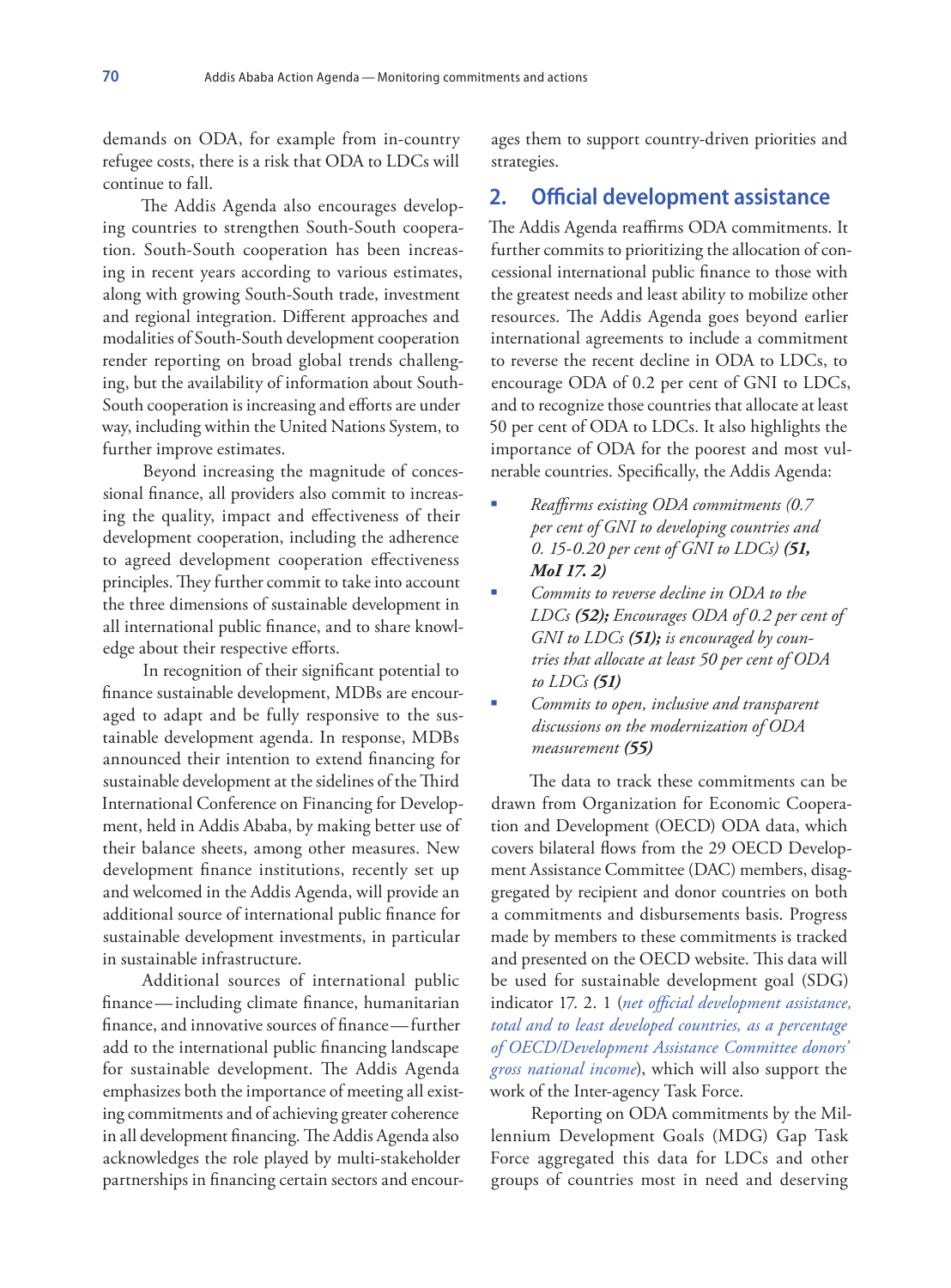special attention, and this Task Force will continue this practice. In particular, it will follow trends in ODA to LDCs to assess whether the decline in ODA to LDCs is reversed. The Task Force, building on analysis by the OECD, will also monitor additional concrete measures by DAC members to target support to countries most in need, as foreseen by the December 2014 DAC High-Level Meeting (HLM) and reaffirmed by the February 2016 HLM. This information will be regularly updated on the HLM follow-up site and will be reported by the Task Force.

In paragraph 50, the Addis Agenda highlights that international public finance is important in particular in the poorest and most vulnerable countries. As such, the Task Force should also report ODA flows to other groups of countries, such as landlocked developing countries (LLDCs), small island developing States and African countries (SIDS), alongside LDCs. In addition, the OECD monitors country programmable aid (CPA) from 46 providers of development assistance through the Survey on Donors' Forward Spending Plans. CPA is considered to be a good a proxy for aid recorded at the country level and effectively received by recipient countries from different country groups.

With regard to the modernization of ODA, **<sup>1</sup>** OECD DAC members agreed at the December 2014 DAC HLM to introduce a grant equivalent system for the reporting of ODA loans to more accurately compare the effort involved in providing ODA loans with that of providing grants. Reporting and publishing of the current headline figure of ODA loans on a cash-flow basis will continue alongside the new grant equivalent based reporting system for transparency purposes, and the grant-equivalent system will become the standard of reporting of data from 2018. Consultation and outreach on ODA modernization included discussions with a wide range of relevant stakeholders, including partner countries and providers beyond the DAC.

# **3. South-South and triangular cooperation**

In the Addis Agenda, governments express their determination to increase all forms of international public finance and recognize South-South coopera-

tion as an increasingly important element thereof. The Addis Agenda welcomes the increased contribution of South-South cooperation and specifically:

- *Encourages developing countries to voluntarily step up their efforts to strengthen South-South cooperation (57)*
- *Commits to strengthening triangular cooperation (57)*

South-South cooperation is also an important element of SDG 17 on the global partnership and means of implementation (MoI), but commitments in SDG 17 are focused specifically on science, technology and innovation (17.6) and capacity building (17.9). Two indicators to monitor these MoI targets can support the work of the Task Force: 17.6.1 (*number of science and/or technology cooperation agreements and programmes between countries, by type of cooperation*) and 17.9.1 (*dollar value of financial and technical assistance (including through North-South, South-South and triangular cooperation) committed to developing countries*). However, calculating dollar values is subject to methodological challenges, in part due to the way technical assistance is carried out in the context of South-South cooperation. Southern experts are usually dispatched by their governments to provide technical assistance and their service is rarely procured in an open market. Moreover, reporting currently is only partial. Nonetheless, these indicators could, in future years, serve to capture commitments contained in this subsection.

The Task Force will also go further to assess trends in South-South cooperation more broadly. Southern partners embrace different approaches and modalities in South-South cooperation and do not document their cooperation in a comparable way, which will render reporting on broad global trends challenging. However, the availability of information about South-South cooperation has improved in recent years. Some southern partners already have a reporting system in place at the country level, which allows for systematic reporting on a regular basis. For example, India, Mexico, Qatar and Turkey report on their development cooperation on a yearly basis. Other countries choose to publish their development cooperation through other channels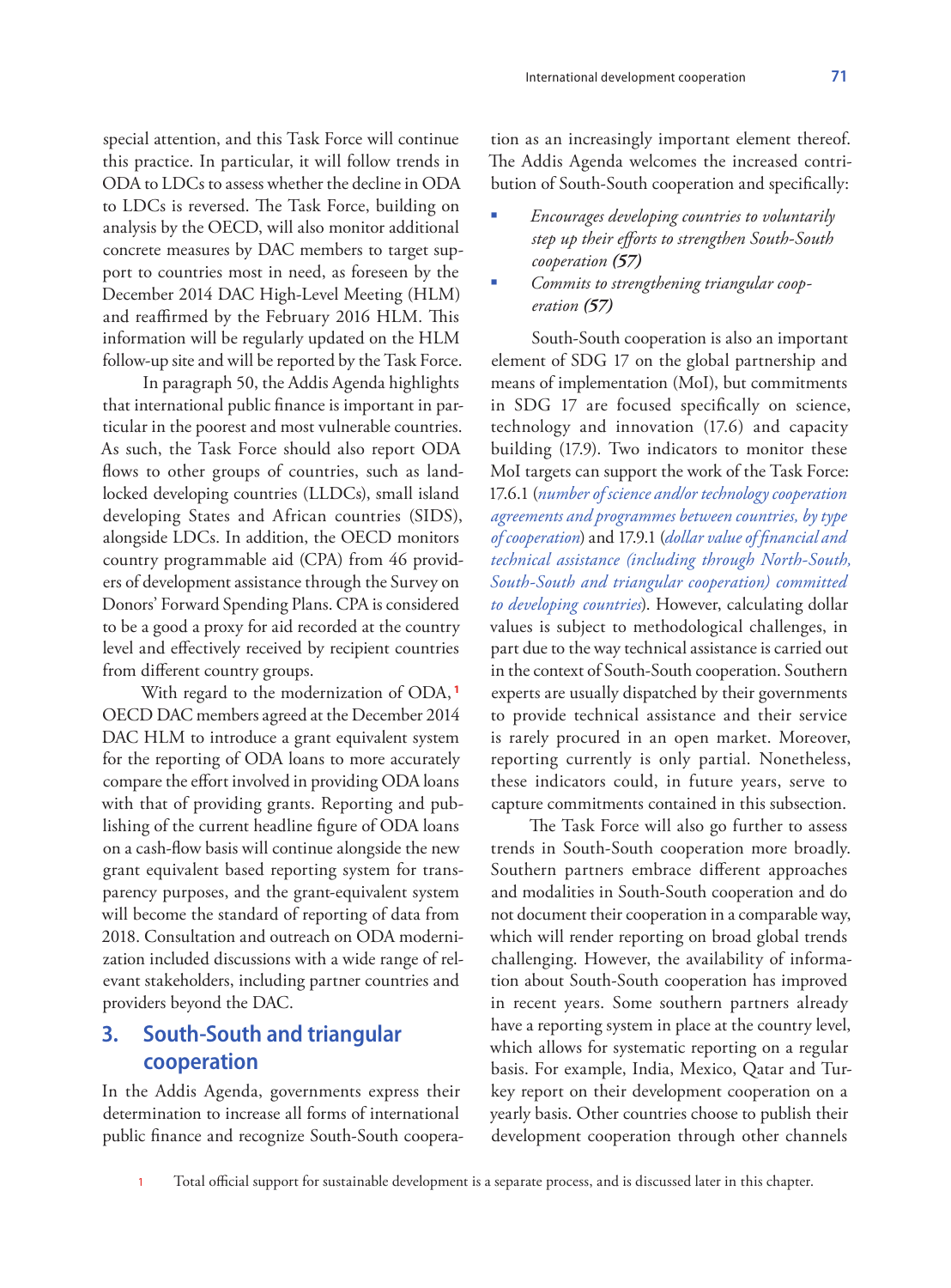rather than annual reporting. For example, China has published two White Papers on its foreign aid.

There have also been efforts to document bilateral South-South cooperation at the regional level. Ibero-American countries publish an annual report on South-South cooperation since 2007. The report has developed a comprehensive framework to document the quantity and quality of Ibero-American and bilateral South-South cooperation. In addition, southern multilateral institutions provide detailed and disaggregated information about their operations in their corporate reporting. For example, the India, Brazil and South Africa (IBSA) Fund Secretariat prepares an annual report, which includes both financial and qualitative information. The Islamic Development Bank and the Organization of Petroleum Exporting Countries (OPEC) Fund for International Development report on their operations in their annual reports.

At the global level, and in response to the mandate of the Development Cooperation Forum (DCF) to review trends and progress in international development cooperation, the United Nations Department of Economic and Social Affairs (DESA) submits a biennial report to the DCF that provides an estimate of the scale of global South-South and triangular cooperation, its geographical and sectorial distribution, and its effectiveness and impact. More elaborated analysis is contained in DESA's International Development Cooperation Report. In quantitative terms, DESA estimated total South-South cooperation at between US\$16. 1 billion and US\$19 billion in 2011, accounting for some 10 per cent of total development cooperation, based on aggregating official concessional resources (concessional loans and grants as well as debt relief and technical cooperation) that are provided within the South for development purposes. **<sup>2</sup>** Estimates based on partial data available show that such South-South development cooperation may have reached US\$20 billion in 2013 as a result of a major increase in contributions from some Arab countries.

In response to General Assembly resolution 50/119 of 20 December 1995, the United Nations Office for South-South Cooperation also prepares an annual report on "the State of South-South Cooperation", which focuses on the United Nations system's support for South-South cooperation.

The OECD collects data from 20 countries and territories beyond the DAC on their development cooperation programmes, and estimates development cooperation for another ten countries, covering the main southern providers of development cooperation. Although the OECD does not usually refer to these countries as South-South cooperation partners, several of them describe themselves as such. A report covering 2013 figures was published **<sup>3</sup>** and 2014 figures are available online. These are regularly updated. **<sup>4</sup>** Southern partners also engage in voluntary reporting on their aid-for-trade support at the World Trade Organization's (WTO) biennial Global Reviews of Aid for Trade.

There are also efforts under way to further improve estimates of South-South cooperation at the global level. The ultimate goal of a global review of South-South cooperation should be to help those engaged in South-South cooperation better learn from each other, better match the support and the needs as well as better support sustainable development. Under the auspices of the DCF, a group of Southern partners undertake dialogues on issues of common interest on South-South cooperation. They have initiated discussions on how to better reflect the contribution of South-South cooperation at the global level. Some think tanks are also working to propose frameworks to capture South-South cooperation at the global level. For example, the United Nations Conference on Trade and Development (UNCTAD) is working with the Network of Southern Think-Tanks to try and harmonize definitions and approaches to the measurement of South-South cooperation.

To monitor the commitment to strengthen triangular cooperation, the Task Force will be able to

- 2 UN, 2014, Trends and progress in international development cooperation, Report of the Secretary-General E/2014/77.
- 3 Development cooperation by countries beyond the DAC, available from http://www.oecd.org/dac/dac-globalrelations/Development%20Co-operation%20by%20Countries%20beyond%20the%20DAC.pdf.
- 4 Regular updates are available from http://www. oecd. org/dac/stats/non-dac-reporting.htm.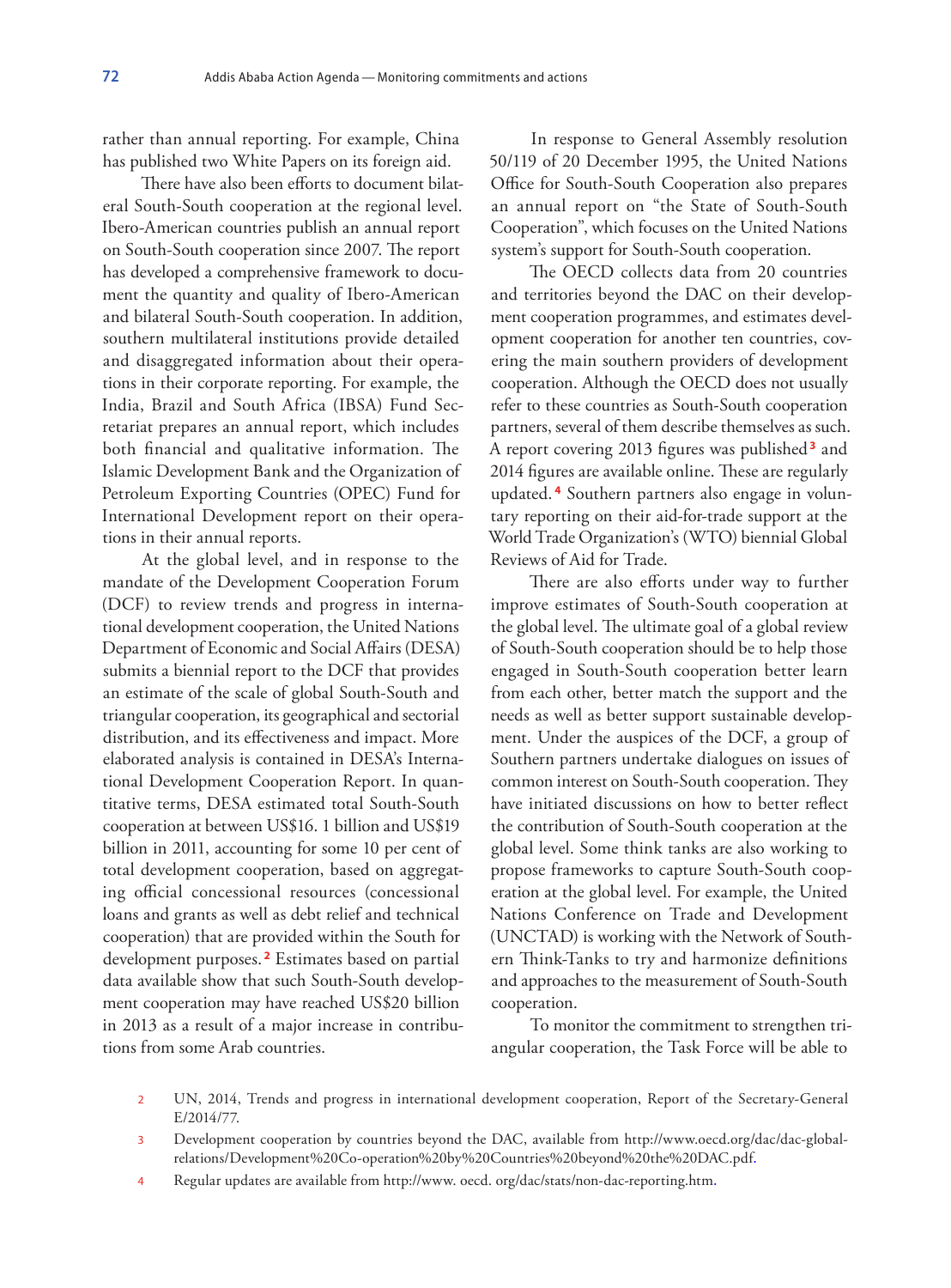draw on OECD efforts, which will monitor triangular cooperation in two ways. First, it has conducted two surveys on triangular cooperation which include information on the number of projects, duration and (for some of the projects) amounts. A total of 67 governments and international organizations responded to the 2015 survey, which will be published in 2016, and provided detailed information on over 300 projects and activities. Initial findings, based on the responses received, show that the most active countries in triangular cooperation were Brazil, Chile, Colombia, Germany, Guatemala, Japan, Mexico and Norway. The Pan-American Health Organization (PAHO), the International Labour Organization (ILO) and the World Food Programme (WFP) were the most involved international organizations. Second, the OECD has also developed a methodology for tracking triangular cooperation activities through DAC statistics, which was approved in 2015. Information is collected on an annual basis on the size, sectors and instruments related to each triangular cooperation project. Concrete examples and case studies of triangular cooperation projects can further complement this section.

### **4. Multilateral development banks**

The Addis Agenda recognizes the significant potential of MDBs and other international development banks, including in countercyclical lending and providing both concessional and non-concessional stable, long-term development finance. In this context, the Addis Agenda:

- *Invites multilateral development banks to provide concessional and non-concessional stable long-term finance (70)*
- *Encourages MDBs to make optimal use of their resources and balance sheets, consistent with maintaining their financial integrity; (70) encourages MDBs to make use of all risk management tools, including through diversification (44)*
- *Encourages MDBs to update and develop policies in support of 2030 agenda and SDGs (70)*
- *Encourages multilateral development finance institutions to establish a process to examine their own role, scale and functioning to enable*

*them to adapt and be fully responsive to the sustainable development agenda (70)*

- *Welcomes efforts by new development banks to develop safeguard systems in open consultation with stakeholders on the basis of established international standards, and encourages all development banks to establish or maintain social and environmental safeguard systems that are transparent, effective, efficient and timesensitive (75)*
- *Encourages multilateral development banks to further develop instruments to channel the resources of long-term investors towards sustainable development, including through long-term infrastructure and green bonds (75)*

To assess the provision of long-term stable financing by MDBs, the Task Force will monitor the amount and purpose of concessional and non-concessional financing provided by MDBs to developing countries annually. Such data could be monitored in aggregate or broken down by regions or by category of countries. The MDBs define country categories as low-income, middle-income and high-income, and do not generally categorize countries as LDCs, a category of particular importance in the Addis Agenda and 2030 Agenda. Nonetheless, it will be possible for the Task Force to aggregate data for the LDC group and other relevant groups, based on MDB reporting on a country basis. OECD statistical data for the MDBs are standardised, and categorized on the same basis as the data for bilateral donors, which can provide a good starting point for such efforts.

The Addis Agenda also encourages MDBs to make optimal use of their resources and balance sheets. Following Addis, the G20 put forth a similar call in their Antalya Summit Leaders' Communiqué in November 2015. In this context, the MDBs will report to the G20 on progress in this area in July 2016, and the Task Force will provide an update in its 2017 report. In addition, in an effort to better manage risks across the World Bank Group, the African Development Bank, the Inter-American Development Bank and the World Bank Group's International Bank for Reconstruction and Development approved a framework agreement for an exchange of sovereign exposures in December 2015, and approved the first three bilateral exposure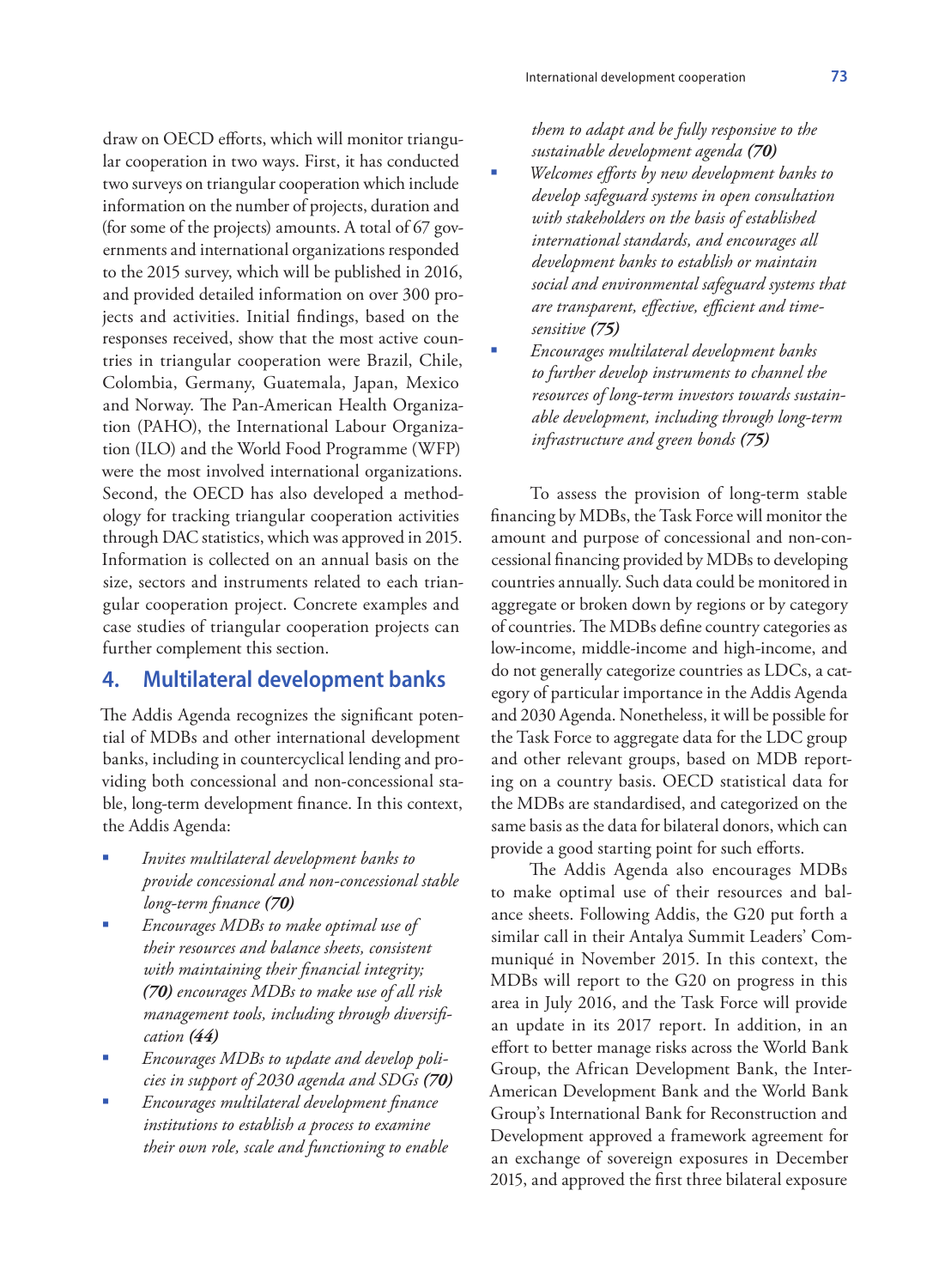exchange agreements within this new framework for a total of about US \$6.5 billion.

In addition, the World Bank Group expects to increase its lending in areas that support the 2030 Agenda for Sustainable Development and the SDGs. In particular, it will expect to increase its commitments to 30 to 50 per cent of total lending in infrastructure, including energy, information and communications technology, transport and water and sanitation, with an additional 5 to 10 per cent in social infrastructure of health and education. Subject to market conditions, the World Bank Group also expects mobilization across the International Finance Corporation (IFC) and Multilateral Investment Guarantee Agency (MIGA) to at least double the current private financing totals, over the next three years, among other measures. Many of the MDBs are working on deepening their ability to mobilize additional sources of finance, in line with commitments made in the lead up to the Addis Ababa conference highlighted in the Joint MDB and International Monetary Fund "Billions to Trillions: Transforming Development Finance" April 2015 Development Committee paper. The Task Force will report on these efforts.

With regard to the development and/or maintaining of social and environmental safeguard systems, the World Bank Group is carrying out extensive stakeholder consultations to update its safeguards policies. The World Bank's new Environmental and Social Standards Framework is envisaged to be finalised in 2016. The Task Force will report on this and related efforts by existing and new MDBs, including on the effectiveness, efficiency, transparency and time-sensitivity of the measures.

# **5. Other official flows and catalysing additional resources**

Other official flows generally refer to international public finance that does not qualify as concessional lending. It thus includes non-concessional loans, which are particularly important for countries that have graduated to middle income status, but still have difficulties accessing affordable financing from private markets. It also includes instruments that can leverage private finance, such as guarantees. In this regard, there has been an increasing focus on using public funds to leverage additional public and

private resources to meet the large financing needs associated with sustainable development. The Addis Agenda recognizes the potential of using international public finance to catalyse additional public and private investment, while also recognizing the importance of sharing risks and returns fairly and including clear accountability (48; see the section on public private partnerships in chapter I on cross-cutting issues). The Addis Agenda also commits to inclusive and transparent discussions on the measurement of a broader set of financing flows for sustainable development. Specifically, the Addis Agenda:

- *Recognizes the important use of international public finance, including ODA, to catalyse additional resource mobilization from other sources, public and private … [including through] unlocking additional finance through blended or pooled financing and risk mitigation (54)*
- *Commits to open, inclusive and transparent discussions on the … proposed measure of "total official support for sustainable development;" reaffirms that the measure will not dilute commitments already made (55)*

To quantify other official flows, the Task Force will be able to draw on OECD DAC data on Other Official Flows (OOF) and Official Development Finance (ODF). OOF is defined as official sector transactions with ODA-eligible countries that do not meet ODA criteria. It includes grants to developing countries for representational or commercial purposes; official bilateral transactions that do not meet the concessionality grant element threshold; and official bilateral transactions that are primarily export-facilitating in purpose. ODF is a composite measure, which includes concessional and non-concessional resources from bilateral and multilateral development partners. It includes OOF, as defined above, as well as bilateral ODA, grants, guarantees and concessional and non-concessional development lending by multilateral financial institutions.

Measuring the contribution of development partners to catalysing private investment is challenging. There is no agreed on methodology, in part because there is no clear-cut definition of what catalysing private investment means. In this regard, there are two different approaches currently being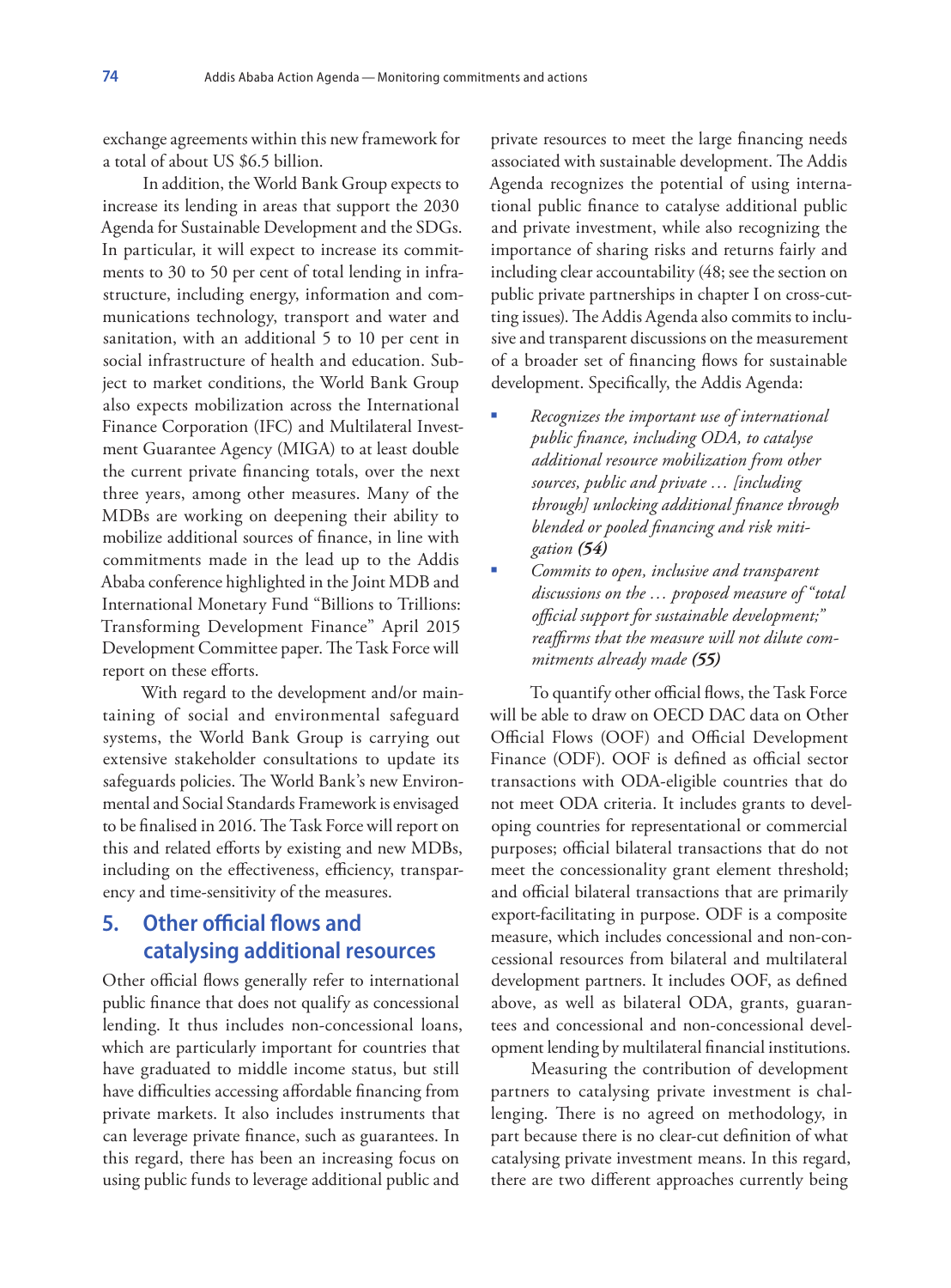explored. The first focuses on resources mobilized from the private sector through specific projects or mechanisms such as guarantees (direct mobilization). The second takes a much broader view, and attempts to measure the effect of aid on catalysing resources through indirect measures (indirect mobilization). This method attempts to estimate investment mobilized through assistance that aims to strengthen the domestic enabling environment, build essential public services or support tax collection. As noted in the Addis Agenda, many forms of aid help to catalyse other resources in this way. Indeed, institutions like MDBs have their main catalytic impact by making economic activities more attractive to investors. Nonetheless, this type of definition can help inform discussions about the impact of official interventions.

To address the question of how to measure mobilization of other resources, the MDBs set up a Joint MDB task force earlier this year. The MDBs are developing measures using both of the approaches described above. As one example, the World Bank Group assesses private capital mobilized and private investment catalysed in its corporate scorecards. Private capital mobilized is defined as financing from private entities other than the World Bank that becomes available to a client as a result of the World Bank Group's direct involvement in raising resources. A complementary measure—private investment catalysed—is defined more broadly as private sector investment resulting from World Bank Group's involvement, regardless of whether the entity was directly involved in raising financing or soliciting investors. This definition attempts to capture the impact from helping the public sector improve the underlying conditions for private sector activity and investment. It thus includes both private capital mobilized directly and investments made as a result of an operation after it is completed.

Private investment related to a specific transaction can be monitored directly, for example by estimating the amount of co-financing in a project. The "after-project" impact (private investment resulting from the development impact of an operation, such as through an improved investment climate, better infrastructure, improved business environment, or similar social changes) is much more difficult to measure. For example, improvements in the investment climate are generally due to a full policy package and the broader policy environment, making it difficult to imply a causal relationship to any particular international assistance. Country case studies can provide further insights. The World Bank Group is also currently investigating the potential to use multipliers to estimate private investment catalysed, and the Task Force will report on these efforts.

The OECD has taken a narrower approach. It has been working on methodologies to measure the amounts mobilized directly from the private sector through three leveraging mechanisms: guarantees, syndicated loans and shares in collective investment vehicles. In 2015, the OECD carried out a data survey aimed at piloting the proposed methodologies and collecting comprehensive data on amounts mobilized through these mechanisms over the period from 2012 to 2014. The OECD statistical system is being amended to include this information in its regular reporting from 2017. Work is underway to elaborate methodologies for other instruments, including project finance and direct investment in companies, with a view to collecting data in 2016. One challenge in this exercise is that it is sometimes difficult to identify whether private finance would have been invested without public support, and, for example, whether the full value of an investment should be included, or only the portion guaranteed directly by a public entity. As a member of this Task Force, the OECD will continue to report on progress in work carried out in this area.

### Total Official Support for Sustainable Development

In addition to the OECD DAC discussions on the modernization of ODA referred to above, OECD DAC Members also agreed at the 2014 DAC High-Level Meeting to develop a new measurement framework, Total Official Support for Sustainable Development (TOSSD). The new measure is meant to capture both official and officially supported sustainable development activities above and beyond ODA and concessional finance, including from providers beyond the DAC—that is, all available financial and non-financial instruments. This includes all development cooperation modalities and multilateral arrangements, including instruments measured in ODF, as defined above. The extent of the scope that will be covered is, however, still being explored.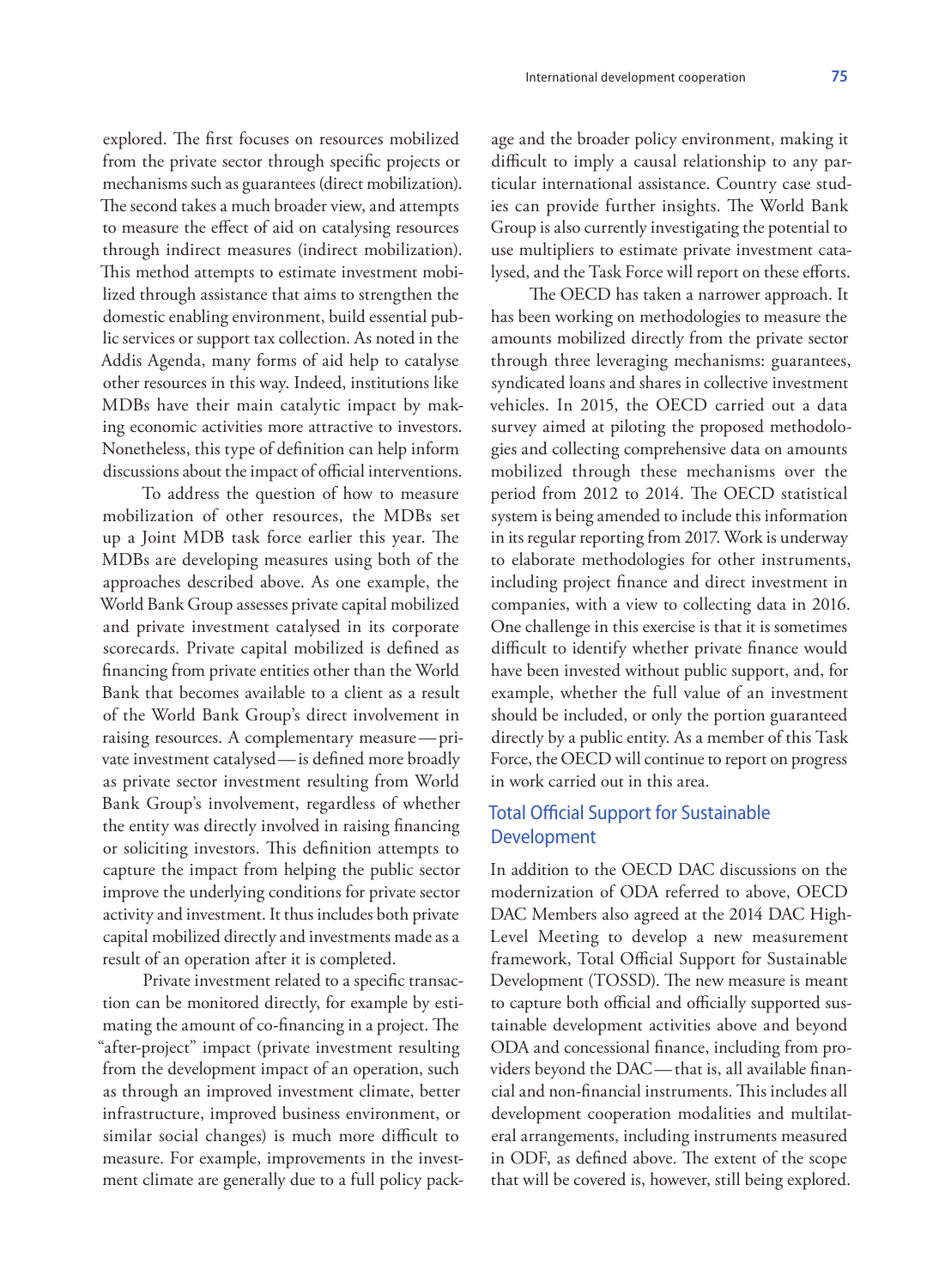In particular, work is ongoing to determine whether TOSSD should only capture official resources in the comprehensive monitoring framework, or whether it should also include private flows mobilized by official interventions.

The TOSSD framework is foreseen to include both a provider and a recipient perspective. The recipient perspective, which would monitor crossborder flows to developing countries, is expected to enhance visibility of financing packages mobilized for developing countries, as well as the interplay of concessional and non-concessional finance.

The OECD proposes to work with the Task Force to conduct consultations to develop TOSSD and address outstanding questions. The OECD is also reaching out to external stakeholders, including developing countries, providers beyond the OECD DAC, multilateral organizations such as the United Nations, regional commissions, and the World Bank Group, as well as civil society, academic institutions and the private sector. Discussions on the scope of TOSSD will contribute to shaping the definition of TOSSD, which is to be developed by the end of 2016, in order to initiate data collection in 2017. The working definition, building blocks and principles will be compiled into a TOSSD compendium. All stakeholders will be able to provide comments through a web-based platform available as of April 2016. The technical and outreach work to develop TOSSD will continue through 2016, including through expert workshops, pilot case studies in both provider and recipient countries, and existing dialogue platforms such as the United Nations Regional Commission, the United Nations Development Cooperation Forum and the Global Partnership for Effective Development Cooperation, and could also be discussed in the Financing for Development Forum.

# **6. Country allocation, levels of concessionality and graduation issues**

The Addis Agenda recognizes that the allocation of concessional public finance should take into account a recipient country's needs and ability to mobilize resources. The Addis Agenda focuses on the special needs of different country groups, particularly LDCs

and other vulnerable countries. In addition, the Addis Agenda recognizes the importance of addressing the financing gap that many countries experience when they graduate to middle income country (MICs) status. Specifically, the Addis Agenda:

- *Recognizes the importance of focusing the most concessional resources on those with greatest needs and the least ability to mobilize other resources (52, MoI 10.b)*
- *Commits to take into account level of development of recipients, including income level and vulnerability, as well as the nature of the project being funded, (when determining the) level of concessionality (73)*
- *Commits to consider appropriately the specific development needs of MICs; Acknowledges that ODA and other concessional finance remain important for MICs (71)*
- *Encourages shareholders in multilateral development banks to develop graduation policies that are sequenced, phased and gradual (72); Commits to couple graduation process of least developed countries with appropriate measures to not jeopardize development progress (73)*

As discussed above, OECD DAC data can be used to monitor ODA and OOF flows to countries with the greatest needs, including LDCs in particular, as well as other groups of vulnerable countries such as LLDCs, SIDS and African countries. The Task Force can also monitor ODA flows to MICs. SDG means of implementation indicator 10.b.1 (*total resource flows for development, by recipient and donor countries and type of flow (e.g. ODA, FDI and other flows)*) can also be used as an input to assess a broader set of financing flows to countries in need. The Task Force will also report on trends in the level of concessionality of ODA and OOF to these countries.

In addition to monitoring trends for groups of vulnerable countries, the Task Force could also use other measures—such as the Human Development Index (HDI), the multidimensional poverty index, the United Nations Human Asset Index (HAI) and the Environmental Vulnerability Index—to report on the extent to which bilateral and multilateral donors are providing finance to countries 'with greatest needs', as well as the level of concessional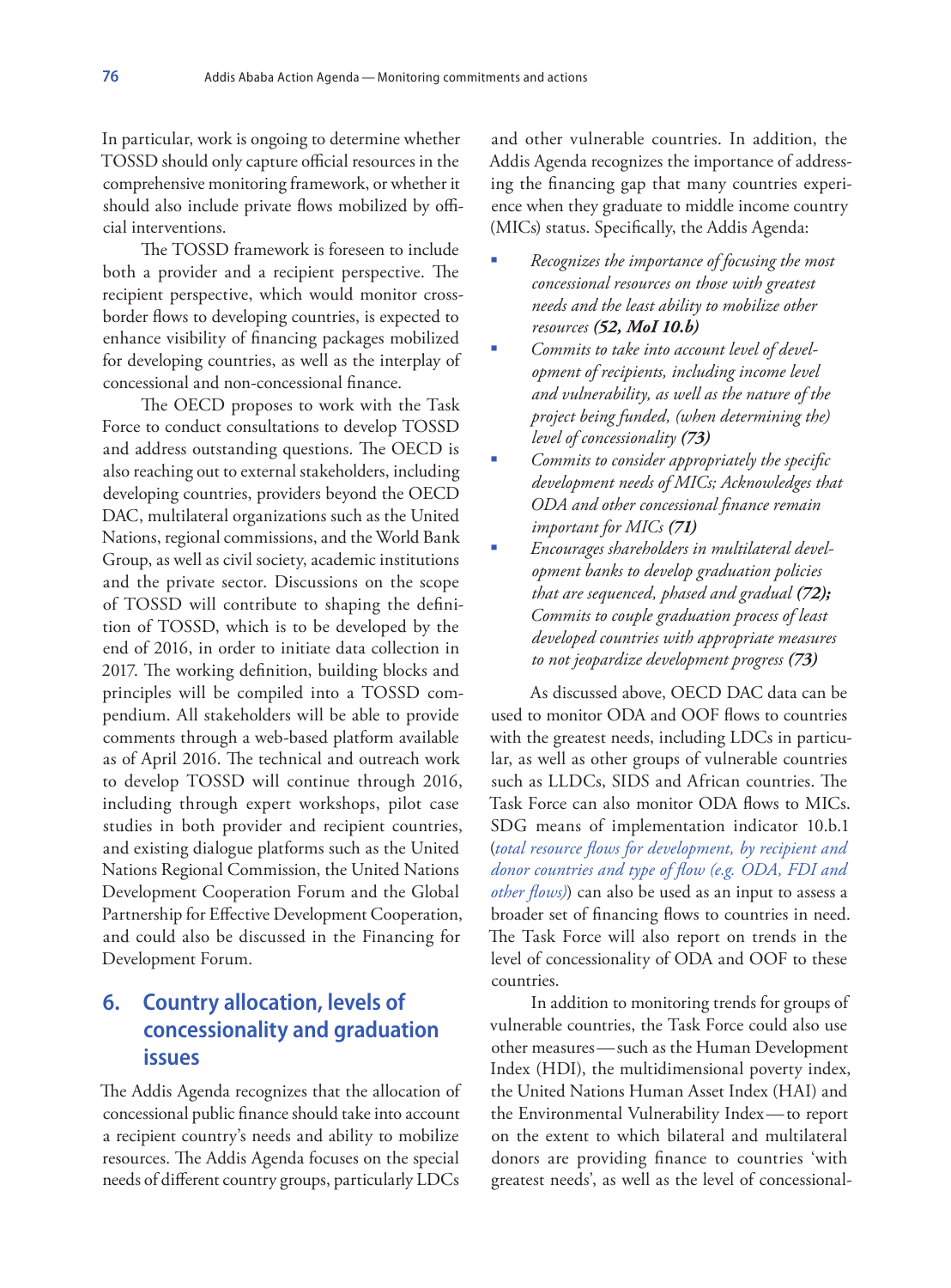ity. The Task Force will further track criteria that both bilateral and multilateral donors use in their allocation decisions. For example, the World Bank Group's International Development Association (IDA), the largest multilateral source of concessional financing, recently revised its resource allocation framework to more effectively respond to the specific challenges facing fragile and conflict-affected states and small states.

To evaluate the impact of graduation from low to middle income status on country borrowing, the Task Force can track changes in total public finance, including as a proportion to national income. This could be done by tracking changes in ODA and OOF, in conjunction with trends in sovereign debt and domestic resource mobilization, particularly tax revenues. The average cost of financing should also be monitored to give a full picture of the impact of graduation on country borrowing. The OECD will contribute to this analysis by unpacking the practices of bilateral providers in this context. The Task Force will also draw on reporting by the World Bank, which uses a coordinated approach to assist prospective IDA graduates for a smoother transition to International Bank for Reconstruction and Development (IBRD) only status. An internal World Bank Group task force provides advice to country authorities when an IDA-only country becomes creditworthy for IBRD lending, as well as for when current 'blend countries' graduate to IBRD-only status.

Monitoring support measures for the graduation process of LDCs will be based on reporting by the Office of the High Representative for Least Developed Countries, Landlocked Developing Countries and Small Island Developing States (OHRLLS). OHRLLS is entrusted with continuing to harness its substantive activities and operational programmes in support of graduation and smooth transition in LDCs *(A/RES/67/221)*. Building on this mandate, the office will follow up on the above commitment, drawing on its annual Secretary-General's report on the implementation of the Programme of Action for the LDCs. OHRLLS will also draw on the Secretary-General's report on graduation and smooth transition, which the office prepares on an ad hoc basis, as well as on other reports and knowledge products, including those generated by the Committee for Development Policy Secretariat.

### **7. Development effectiveness**

 The Addis Agenda contains a range of commitments to enhance the quality, impact and effectiveness of international development cooperation. The Addis Agenda:

- *Commits to make development more effective and predictable by providing developing countries with regular and timely indicative information on planned support in the medium term (58); Encourages the publication of forward-looking plans which increase clarity, predictability and transparency of future development cooperation (53)*
- *Welcomes efforts to improve the quality, impact and effectiveness of development cooperation; welcomes adherence to agreed development cooperation effectiveness principle (58)*
- *Commits to: align activities with national priorities, including by reducing fragmentation, accelerating the untying of aid, particularly for least developed countries and countries most in need; promote country ownership and results orientation; strengthen country systems; using programme-based approaches where appropriate; reduce transaction costs; increase transparency and mutual accountability (58)*
- *Urges countries to track and report resource allocations for gender equality and women's empowerment (53)*

The Addis Agenda notes that efforts to pursue effective development cooperation will be addressed in the Development Cooperation Forum (DCF) of the Economic and Social Council (ECOSOC), while also taking into account the efforts of other relevant forums, such as the Global Partnership for Effective Development Cooperation (GPEDC), in a complementary manner. With its inclusive, multistakeholder format, the DCF maps and analyses progress in monitoring, review and accountability of development cooperation. It aims to promote policy dialogue for knowledge building and sharing; strengthen normative and operational links of development cooperation interventions to ensure the effective translation of principles into actions at all levels; and promotes greater policy coherence and synergies towards achieving the SDGs. In generating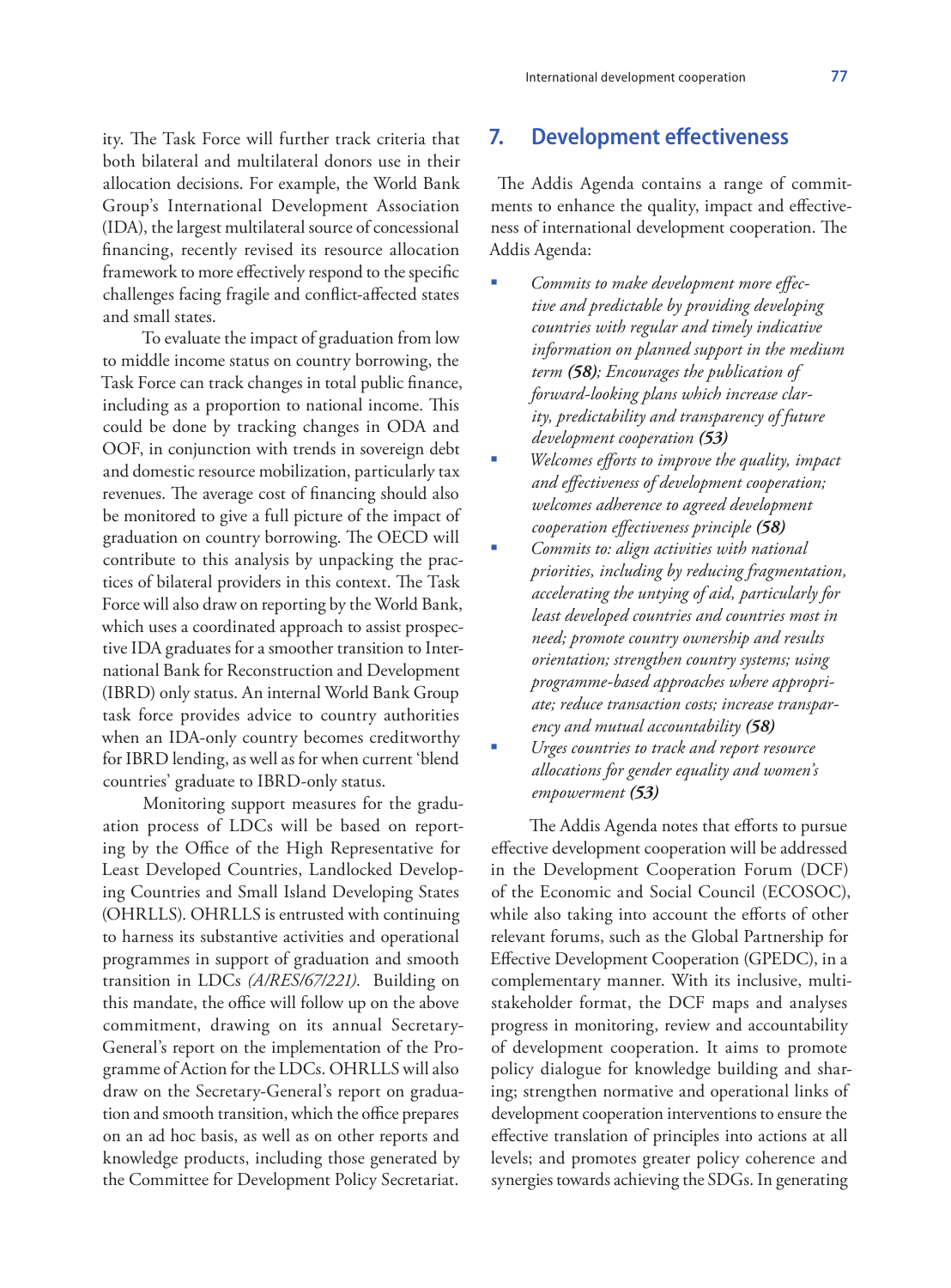policy recommendations, the DCF also reflects on the functioning of government-led and other independent monitoring mechanisms for development cooperation, including regional monitoring and review processes.

Since 2008, the DCF has reviewed the effectiveness of mutual accountability mechanisms and transparency initiatives at national, regional and global levels. To support this effort, DESA has conducted four global surveys in close collaboration with the United Nations Development Programme (UNDP). The survey results are then unpacked in comprehensive studies, with an emphasis on results and transparency to inform global monitoring efforts, knowledge sharing and mutual learning. The results of the Fourth Survey, which was rolled out in low-income and low middle-income countries in 2015-2016, will be presented in advance of the highlevel meeting of the DCF from 21–22 July 2016.

DCF surveys have provided evidence on the state of play of development cooperation on the ground and helped to structure their assessment around a number of "mutual accountability enablers"—such as national development cooperation policies, results frameworks guided by country priorities, clear institutional structures and inclusive dialogue forums, and transparent and independent information. The surveys assess both the effectiveness of cooperation efforts of programme country actors, and the progress made against national targets by individual donors.

In consultation with stakeholders and experts, DESA updated the survey design in 2015 to ensure assessment of areas and issues increasingly relevant in the SDG era. Governments with weak finance and budgeting systems will need particular support to monitor and review development cooperation commitments and results in the context of the 2030 Agenda for Sustainable Development. In this regard, mutual accountability enablers could be useful tools to help integrate and track progress and results against development cooperation commitments, and will be drawn on by the Task Force.

The Secretary-General's report to the DCF also reports on the effectiveness of South-South and triangular cooperation. The report captures channels of cooperation (such as bilateral and multilateral cooperation and philanthropy), different types of cooper-

ation (financial assistance, technical cooperation and others), priority sectors and projects of South-South cooperation, their conditionalities, procedures and concessionality, value for money, speed of delivery, predictability and coordination. These parameters are to be updated and informed by the discussions among Southern partners under the auspices of the DCF. In addition, the Task Force's monitoring efforts can draw on voluntary reports published by South-South development cooperation providers on the nature and types of assistance they are providing.

The GPEDC Monitoring Framework, led by OECD and UNDP, is currently being reviewed by an independent Monitoring Advisory Group to strengthen its framework in light of the SDGs, drawing on lessons from the second monitoring process. A revised monitoring framework is expected to be agreed to at the Second High-Level Meeting of the GPEDC taking place in Nairobi on 28 November–1 December 2016.

The current framework includes ten indicators that provide information on progress on adherence to the principles of effective development cooperation (country ownership, results focus, inclusive partnerships, and transparency and accountability). Eight out of ten indicators are monitored at the country level, with two indicators relying on globally sourced data. The scope of this monitoring exercise includes ODA and, for countries where non-concessional flows are relevant, also OOF. In practice, countries engage traditional and non-traditional providers of development cooperation as well as civil society organizations and private sector actors in data reporting. The second monitoring exercise is currently underway in 80 countries. The data is expected by the end of May 2016, with the progress report to be published in October 2016. The monitoring framework generates a combination of quantitative and qualitative data.

GPEDC Indicator 1 assesses extent of use of country-owned results frameworks by providers of development cooperation, and can thus serve to monitor the commitment to align activities with national priorities. GPEDC Indicator 10 also assesses progress on untying aid based on this data. Several countries have developed their own performance assessment in the area of fragmentation. Fragmentation can be measured through progress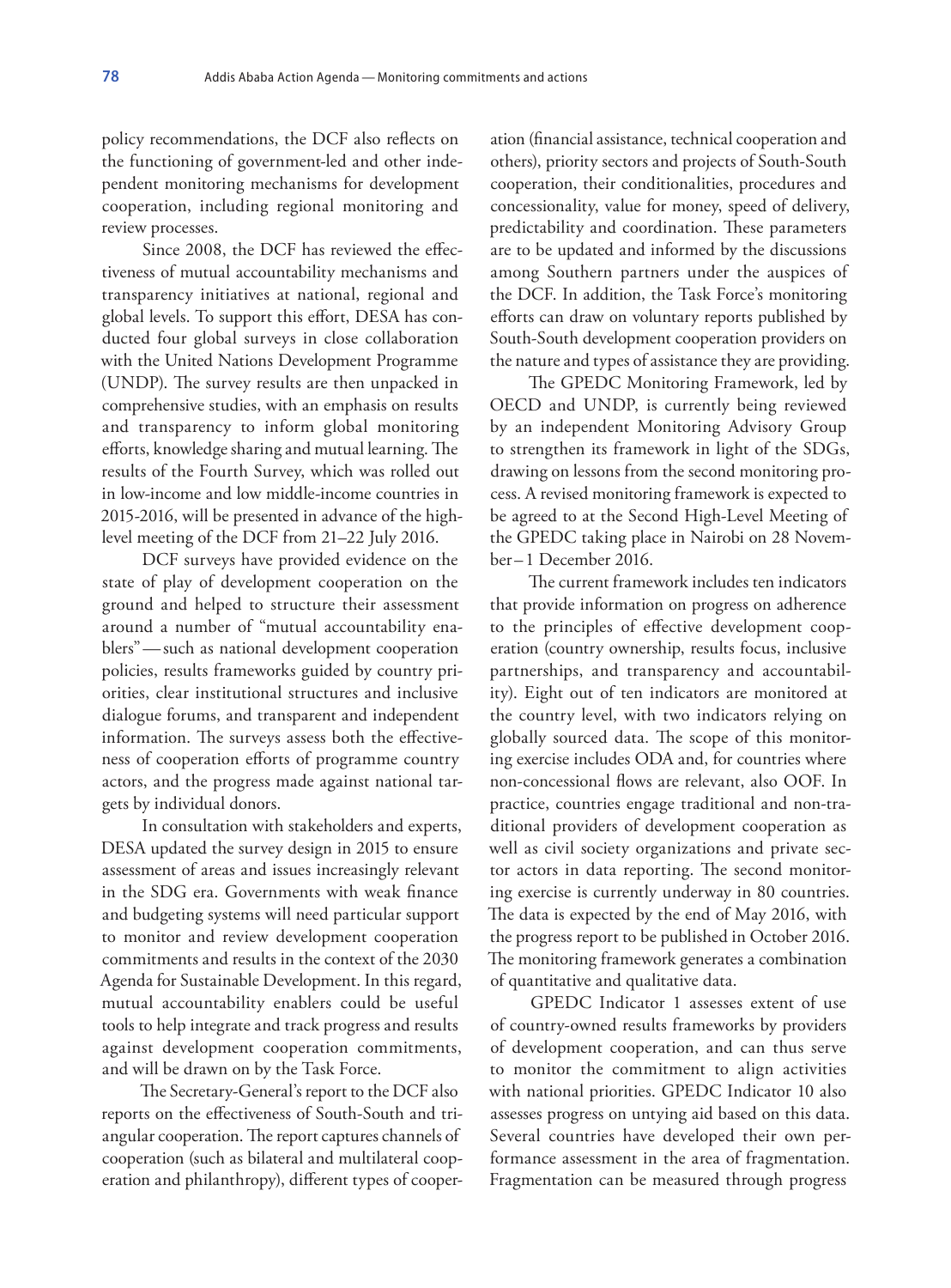made on division of labour (i.e., the number of sectors development cooperation providers are engaged in; the average size of their intervention; etc.).

Indicators 1 (use of country results framework), 6 (percentage of development aid scheduled for disbursement that is recorded in the annual budgets approved by the legislatures of developing countries), 9a (quality of developing country public financial management system) and 9b (use of country public financial management and procurement systems) support promotion of country ownership and results orientation. In addition, GPEDC Indicator 2 (civil society organization enabling environment and development effectiveness) and GPEDC Indicator 3 (public-private dialogue) recognize the critical importance of civil society organizations and the private sector in development planning processes. The GPEDC monitoring process does not assess the use of programme-based approaches, but several countries monitor this through assessing the percentage of development cooperation that uses a programme-based approach (including budget support, sector-wide approaches, etc.).

In relation to gender, GPEDC Indicator 8 assesses the percentage of countries with systems that track and make public allocations for gender equality and women's empowerment. This is monitored at the country level, with the data collected from ministries of finance at the country level. Its methodology has been developed by UN Women in collaboration with OECD Gender Net.

GPEDC Indicator 5 tracks the predictability of development cooperation. Specifically, GPEDC Indicator 5b assesses the proportion of development cooperation funding covered by indicative forward expenditure and/or implementation plans provided at country level for one, two and three years ahead. Data is collected at the country level (reported by developing country governments based on the availability of forward plans by each provider). GPEDC Indicator 4 on transparency tracks the status of development cooperation providers in publishing timely, comprehensive and forward-looking information in an electronic format. This assessment is based on data from the OECD Creditor Reporting System (CRS), OECD Survey on Donors' Forward Spending Plans, and the International Aid Transparency Initiative (IATI).

The OECD Survey on Donors' Forward Spending Plans projects future aid receipts by developing countries. The 2015 Survey will capture providers' most recent and future plans of Country Programmable Aid (CPA), also known as "core" aid, or the portion of aid that donors programme for individual countries, over which partner countries could have a greater say. The figures for 2014 are provisional spending figures. For 2015 and beyond, these are providers' current indicative planning figures and do not represent firm commitments, but rather providers' best estimates of future aid efforts.

The IATI is a voluntary, multi-stakeholder initiative that seeks to improve the transparency of development cooperation and humanitarian assistance. IATI has developed an open data standard that enables a wide range of organizations to publish information on their development cooperation activities in a common, open, electronic format. IATI, via the IATI Dashboard, publishes assessments on timely, comprehensive and forward-looking information that is publically available and that meet the needs of developing countries' planning processes. The 2015 assessment is currently available at the IATI Dashboard. OECD and IATI data can also serve to monitor the commitment to reduce transaction costs. In addition, the Center for Global Development publishes an annual brief on the quality of ODA, which analyses OECD DAC data to measure the administrative costs of major providers.

In addition to the above commitments, in Addis, Governments also committed to:

- *Consider not requesting tax exemptions on goods and services delivered as government-togovernment aid, beginning with renouncing repayments of value-added taxes and import levies (58)*
- *Work to strengthen national ownership and leadership over the operational activities for development of the United Nations system in programme countries; United Nations coherence, relevance, effectiveness and efficiency, to improve coordination and results, including through achieving further progress on the "Delivering as one" voluntary approach (74)*

The OECD Task Force on Tax and Development monitors the debate on the tax treatment of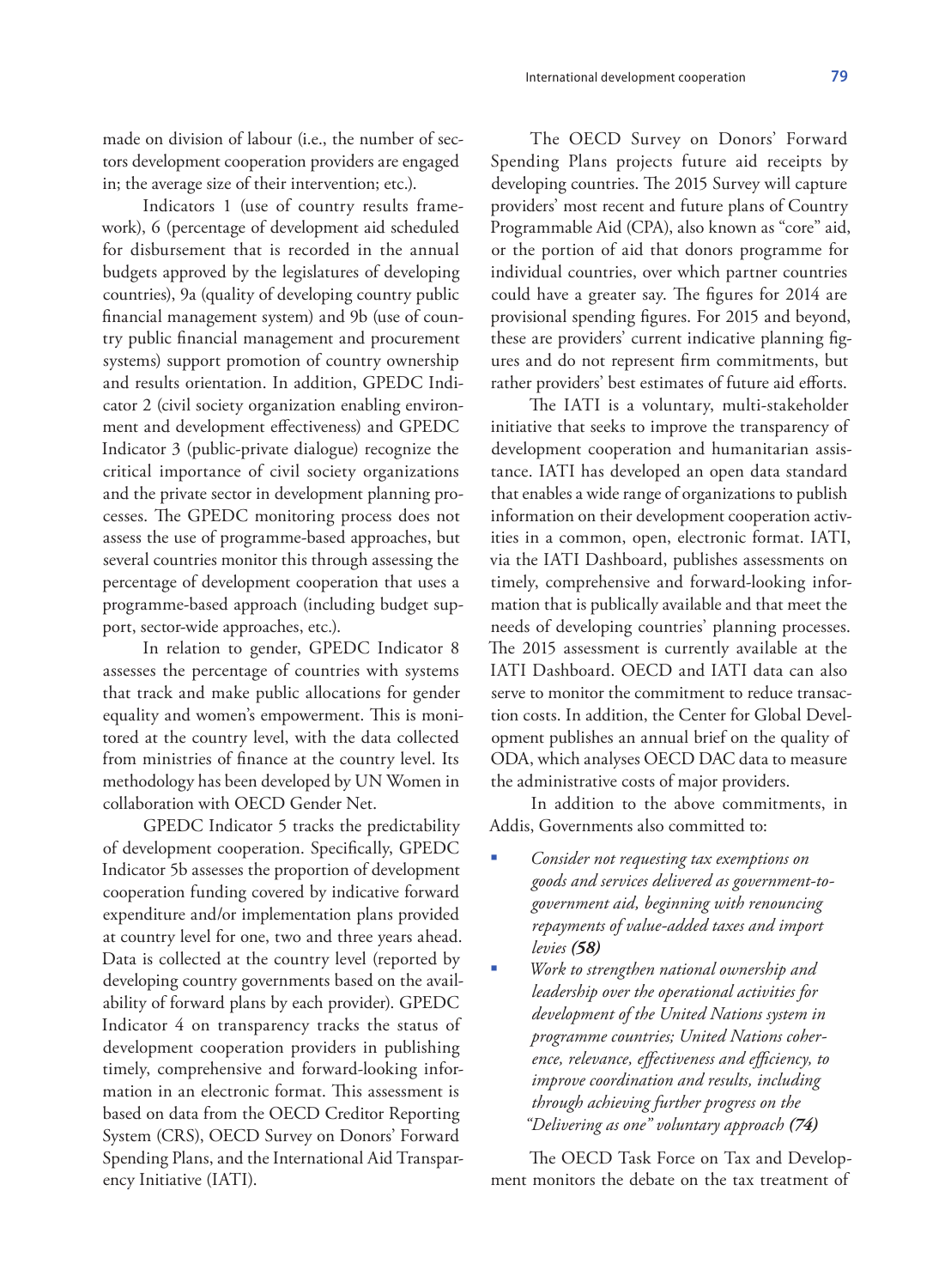aid-funded goods and services. It is a regular agenda item during Task Force on Tax and Development Plenaries. At the Tax and Development donor meeting in December 2014 the Development Cooperation Directorate (DCD) Director called on the Members to review their policy on tax exemptions of aid-funded goods and services. At the moment only Denmark, the Netherlands, Poland and Sweden are reviewing their policies and are taking steps toward these exemptions. The Task Force will report on developments.

The review of the effectiveness of the United Nations system can draw on existing reporting of the Secretary-General. The effectiveness of United Nations system operational activities for development is reviewed by the General Assembly and ECOSOC through the Quadrennial Comprehensive Policy Review of the United Nations System Operational Activities for Development (QCPR). Every four years, the General Assembly adopts a resolution to guide, monitor and assess the operational activities of the United Nations development system with the aim to improve its effectiveness, efficiency, coherence and impact. ECOSOC reviews the implementation of the QCPR on an annual basis, which is informed by an annual report of the Secretary-General prepared by DESA. Included in the report of the Secretary-General is a review and monitoring framework, which monitors progress of the implementation of the mandates contained in the QCPR resolution through a set of indicators. The report and monitoring framework draw on surveys, analytical studies, consultations and desk reviews. Member States will negotiate the next cycle of the QCPR in the latter part of 2016 and will guide the United Nations development system according to their assessment.

# **8. Climate finance, disaster risk and environmental resilience**

#### 8.1. Climate finance

The Addis Agenda reaffirms decisions and agreements on climate finance made in the context of the United Nations Framework Convention on Climate Change (UNFCCC). It also calls for transparent methodologies in reporting climate finance. Specifically, it:

- *Reaffirms existing climate finance commitments (US \$100 billion annually from a wide variety of sources) by 2020 (60, MoI 13.a)*
- *Commits to support the most vulnerable in addressing and adapting to climate change (65, SDG 1.5, 13.b)*
- *Recognizes the need for transparent methodologies for reporting climate finance (60)*
- *Welcomes GCF board decision to aim for a 50:50 balance between mitigation and adaptation over time and floor of 50 per cent of adaptation activities for LDCs, SIDS and African countries (61)*

These commitments are partly reflected in SDG 13 to take urgent action to combat climate change and its impacts, and in particular MoI target 13.a. At the 21st session of the Conference of the Parties (COP 21) in December 2015, Member States further decided that developed countries intend to continue their existing collective mobilization goal through 2025 in the context of meaningful mitigation actions and transparency on implementation; and that prior to 2025, the Conference of the Parties shall set a new collective quantified goal from a floor of US \$100 billion per year, taking into account the needs and priorities of developing countries.

The Task Force will be able to draw on indicator 13.a.1 from the SDG monitoring process, which will measure the *mobilized amount of US dollars per year starting in 2020 accountable toward the US \$100 billion commitment* and 13.b.1 (*number of least developed countries and small island developing States that are receiving specialized support, and amount of support, including finance, technology and capacity building, for mechanisms for raising capacities for effective climate change-related planning and management, including focusing on women, youth, local and marginalized communities*). Monitoring in this area will be based on information and data collected in the context of the UNFCCC. The UNFCCC Secretariat publishes national reports of developed country Parties that include information on support provided to developing countries, including National Communications of Annex I Parties, submitted every four years and containing information on support provided, as well as biennial reports which include information on financial support, technology transfer, and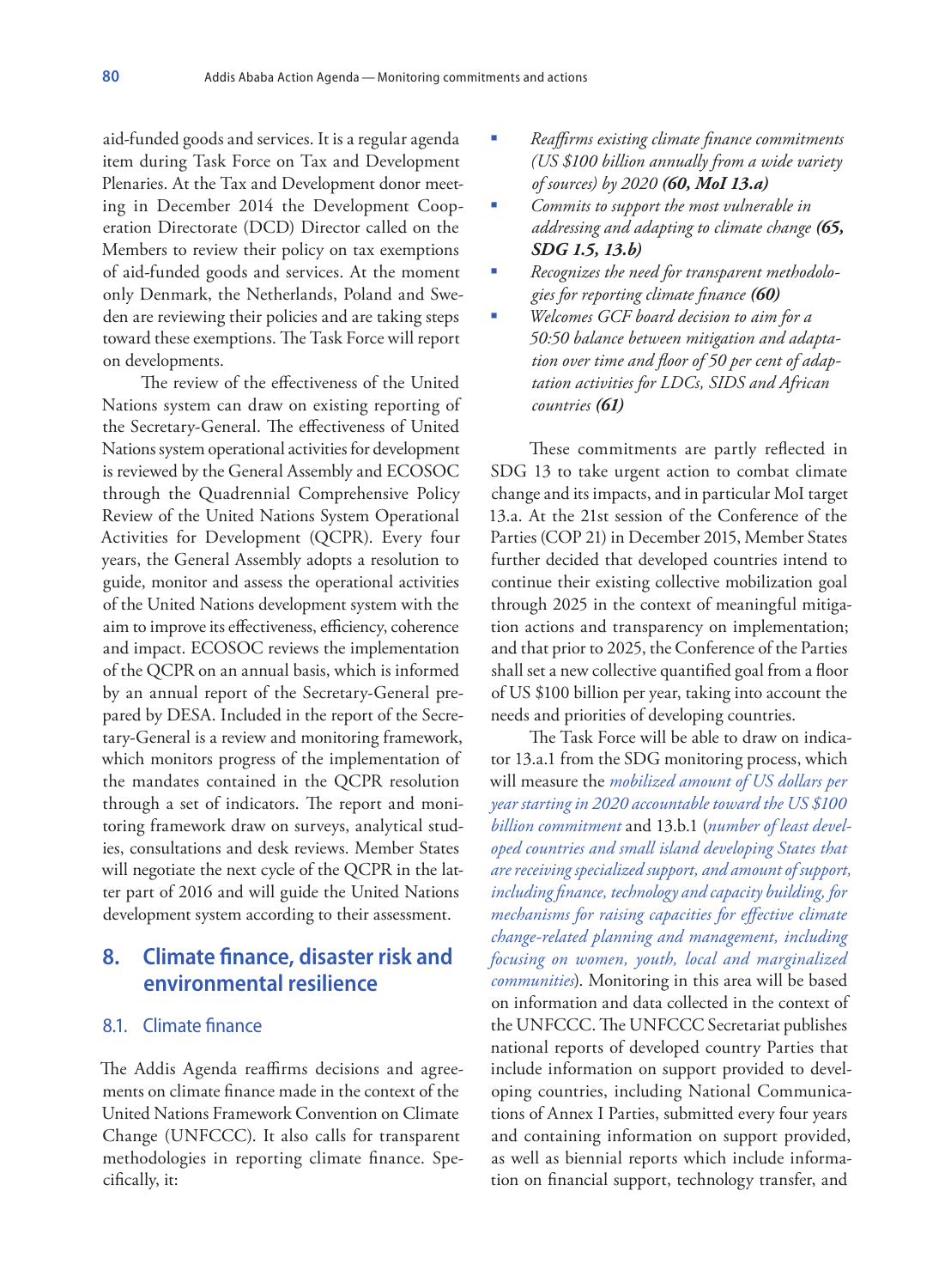capacity building. Developing countries also report under the Convention, albeit on a voluntary basis. Furthermore, the Standing Committee on Finance has been mandated by the Conference of the Parties at its seventeenth session to prepare a biennial assessment and overview of climate finance flows, drawing, among others, from the national reports under the Convention mentioned above. The first biennial assessment was prepared in 2014, with the second due in 2016.

COP 21 also addressed the need for transparent methodologies for reporting climate finance, as recognized in paragraph 60 of the Addis Agenda. It established an enhanced transparency framework for action and support, with a view to provide clarity on the support provided and received, and to provide a full overview of aggregate financial support. The Framework will also inform the global stocktaking under Article 14. The Task Force will report on progress in the implementation of this framework.

To enhance the provision of ex-ante information, developed country Parties agreed to biennially communicate indicative quantitative and qualitative information in COP 21, including, as available, projected levels of public financial resources to be provided to developing country Parties. Other Parties providing resources were encouraged to communicate such information biennially and on a voluntary basis. In addition, a process was set up to identify the information to be provided by the Parties.

Other sources of climate finance include Climate Funds Update, an initiative of the Heinrich-Böll Stiftung and the Overseas Development Institute, which provides quantitative information on international climate finance initiatives designed to help developing countries address the challenges of climate change. The Climate Policy Initiative has devised a method to track climate and land use finance from all sources. The OECD statistical system will continue to provide consistent data on climate-related development assistance and, in collaboration with the OECD-hosted Research Collaborative, develop improved methodologies. The OECD/International Energy Agency Climate Change Expert Group, which brings together experts from both developed and developing countries, will work on improving the transparency of

both mitigation and adaptation actions under the Paris Agreement.

Given their role enshrined in the Paris agreement within the Financial Mechanism of the UNF-CCC, the Task Force will also monitor resource mobilization and funding decisions of the Green Climate Fund and the Global Environment Facility, including the Least Developed Countries Fund and Special Climate Change Fund, particularly as they relate to the balance between adaptation and mitigation activities, country allocations (including country groups such as the LDCs and SIDS), and levels of concessionality. This effort can draw on the UNF-CCC Climate Finance Data Portal, which aims to assist Parties in tracking the financial mechanism of the Convention, with the Green Climate Fund and the Global Environment Facility as its operating entities. This information can be complemented by country level case studies and expenditure reviews as carried out by the UNDP.

### 8.2. Disaster risk and environmental resilience

The commitments in the Addis Agenda on disaster risk and environmental resilience are largely covered in a dedicated section on ecosystems in chapter I on cross-cutting issues. In addition, the Addis Agenda:

#### *Encourages consideration of climate and disaster resilience in development financing to ensure the sustainability of development results (62)*

The Task Force will be able to draw on the findings of a working group set up by the MDBs and development finance institutions to develop and implement principles for mainstreaming climate and resilience into their work. The working group, established at COP 21 in Paris, can report back through the Task Force on any monitoring mechanism it may establish in this regard.

# **9. Humanitarian finance and peacebuilding**

The Addis Agenda acknowledges that development finance can contribute to reducing vulnerabilities and enable countries to prevent or combat situations of crisis related to conflict or natural disasters. In this context, it: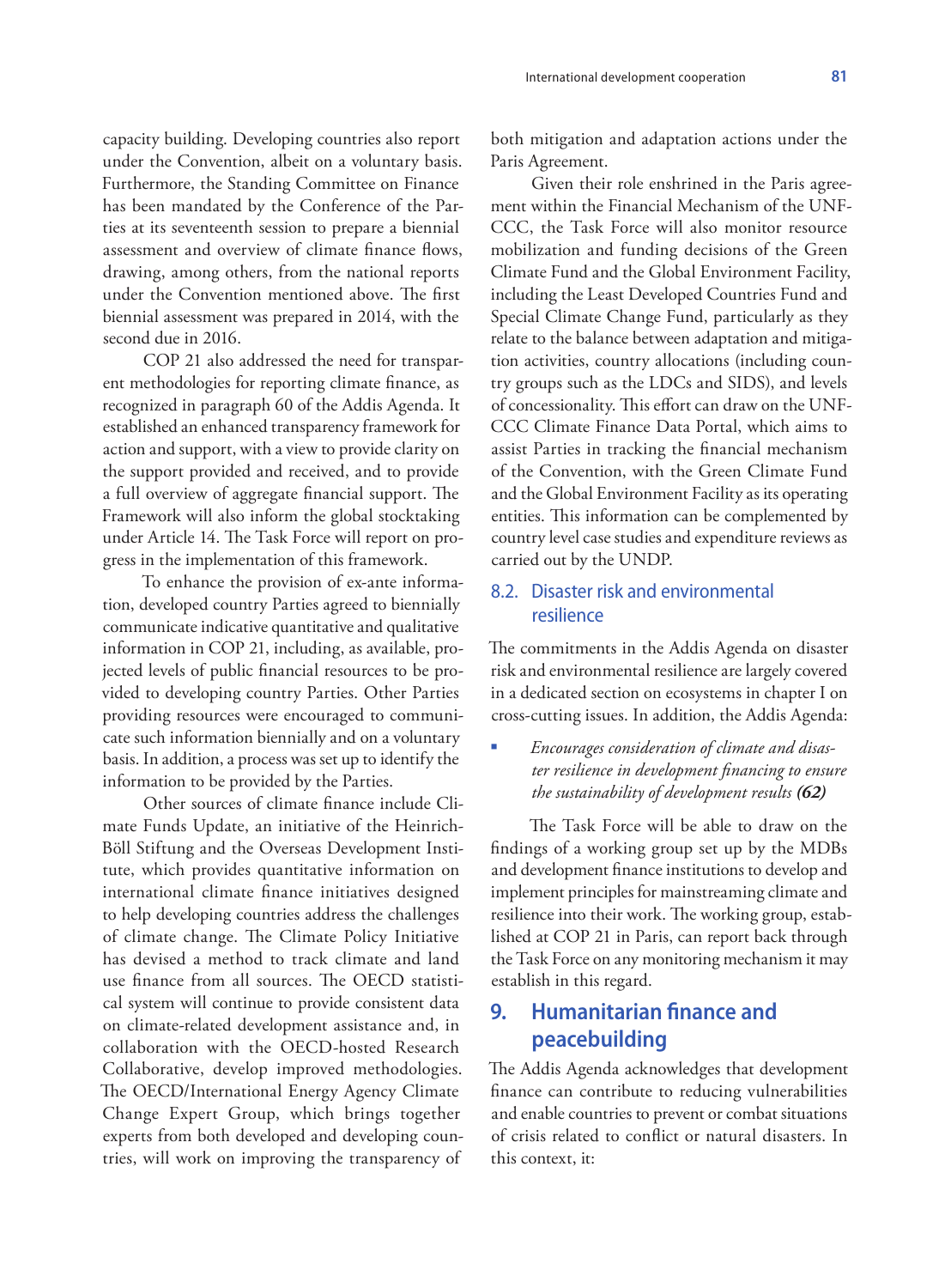- *Recognizes the need for coherence of developmental and humanitarian finance (66)*
- *Commits to promoting innovative financing mechanisms to allow countries to better prevent and manage risks and develop mitigation plans (66)*
- *Steps up efforts to assist countries in accessing financing for peacebuilding and development in the post-conflict context and recognizes role of Peacebuilding Fund (67)*

The main reporting systems for international humanitarian assistance are the United Nations Office for the Coordination of Humanitarian Affairs (OCHA) Financial Tracking Service (FTS) and the OECD, which reports on humanitarian and development finance. OECD data can serve to report on official humanitarian financing flows, while data from the FTS, which records all reported international humanitarian aid contributions, includes contributions of nongovernmental organizations, the Red Cross/Red Crescent Movement, bilateral aid, in-kind aid and private donations. Analytical reports such as the annual Global Humanitarian Assistance Report, published by Development Initiatives, provide an additional source for data and information.

Coherence of humanitarian and development finance can also be monitored at the country level, by assessing OECD data at the regional or country level, or through the UNDP Multi-Partner Trust Fund Office, which provides a gateway and overview of all humanitarian and development funding for a country. In addition, informal mechanisms such as Development Initiatives' Development DataHub aggregate and analyse funding flows from both humanitarian and development streams, together with some national-level expenditures, to build a comprehensive picture of aid at the country level.

The need for coherence of development and humanitarian finance was also recognized by the Secretary-General in his recent report "*One Humanity: Shared Responsibility*" for the World Humanitarian Summit in 2016. From the financing perspective, it calls for greater investment in local capacities and conflict prevention, investing according to risk of humanitarian crises, financing collective outcomes rather than individual projects through sophisticated financing instruments, and urging diversification of

the resource base and increased cost-efficiency. These recommendations were brought together with the aim of not only meeting, but also reducing needs in protracted crises, where humanitarian action alone is not sufficient. Discussions on the humanitarian/ development divide and possible actions will be at the heart of the Summit, and the Task Force will report on progress in this area.

Financing mechanisms and instruments can play a key role in reducing the financial burden on governments from disasters, particularly when supported by policy reform and collaboration across partners to use risk-informed financial planning. The commitment to promote innovative financing mechanisms in this area can be partially monitored through resources committed to disaster risk reduction programming, which is reported under the humanitarian codes in OECD statistics. However, prevention and mitigation should be part of normal development programming. In addition, risk reduction should not be seen as stand alone projects that require additional finance—good risk reduction occurs when all development projects are systematically disaster proofed. OECD members are also developing innovative forms of finance for risk reduction, such as Japan's SECURE, which gives governments immediate access to funds after a natural disaster.

The Task Force could also track the use of financial tools that support better prevention and management of risk at the country level, such as sovereign insurance regimes or gross domestic product-linked lending instruments (see chapter II.E), the number of programmes and/or countries that are actively engaged in efforts to improve financial planning and risk-sharing across governments, bilateral donors, humanitarian agencies, development partners, and private sector actors, and the number of countries working to strengthen financial resilience to disasters. The Task Force could draw on the World Bank Group's advisory support to countries in this area.

With regard to assisting countries to access financing for peacebuilding and development, there are several well-established methodologies that could be used to assess the proportion of funds directed to peacebuilding activities, which are all based on development partner expenditure reported to the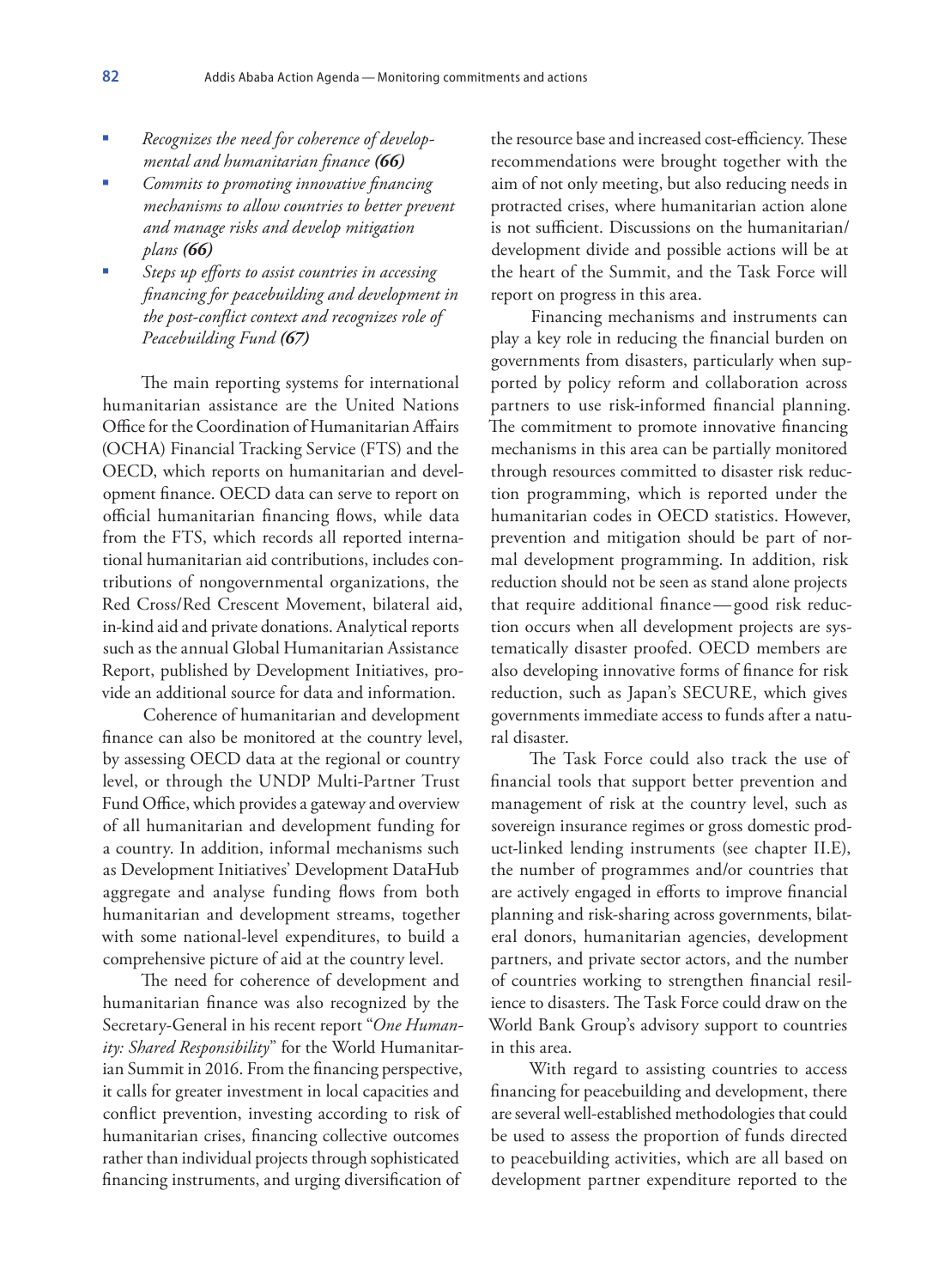OECD Creditor Reporting System (CRS). First, the OECD has monitored resource flows to fragile states since 2008. In its 2015 report, it uses the Peacebuilding and Statebuilding Goals (PSGs) to monitor financing in five areas and using CRS proxy codes for each of the PSGs. Second, resources allocated by the United Nations Peacebuilding Fund (PBF) are also ODA eligible and captured in the OECD CRS, and can thus be monitored. Third, the United Nations Peacebuilding Support Office, in collaboration with the Institute for Economics and Peace (IEP), has defined 17 categories, based on three peacebuilding priority areas identified by the 2009 Report of the Secretary General on Peacebuilding. Finally, the World Bank Group financed research on the current state of peacebuilding programming and evidence (April 2015) and defined a framework with 25 intervention categories.

However, one key challenge is that the universe of countries to which this applies is not clearly defined. "Conflict-affected countries" have been used in a United Nations context for countries with multidimensional peacekeeping operations, special political missions and/or that are PBF-eligible (31 countries in 2016). Nonetheless, there is no clear-cut United Nations categorization that can be readily used. The World Bank Group, African Development Bank and Asian Development Bank have issued a Harmonized List of Fragile Situations. The World Bank Group is currently reviewing the way to assess fragile situations to recognize a broader set of situations. The current ODA system contains a "fragile states" grouping, which allows for measurement of OECD member targets, such as the United Kingdom's recent commitment to spend 50 per cent of its ODA in fragile states.

# **10. Innovative development finance**

Addis welcomes the progress in developing and mobilizing support for innovative sources and mechanisms of additional financing since Monterrey, and:

- *Invites more countries to join in implementing innovative mechanisms (69)*
- *Encourages consideration of replicating existing mechanisms and exploring additional mechanisms (69)*

There is no uniformly agreed definition of innovative financing. Nonetheless, the Task Force will be able to report on activities carried out under the auspices of the Leading Group on Innovative Financing for Development, and will monitor and report on new initiatives and mechanisms such as green bonds, vaccine bonds, carbon pricing mechanisms and others mentioned in paragraph 69.

The Leading Group describes innovative development finance as 'comprising mechanisms for raising funds for development that are complementary to ODA, predictable and stable, and closely linked to the idea of global public goods. Most prominently, the international solidarity levy for airline tickets has raised resources for UNITAID. More recently, at the Third International Conference on Financing for Development in Addis Ababa, the Leading Group launched UNITLIFE, an innovative financing mechanism that seeks to generate new resource flows from extractive industries to address malnutrition in sub-Saharan Africa.

The Task Force will report on these and related initiatives, such as new public insurance programmes, annual issuance of green bonds and long-term infrastructure bonds (see the discussion on infrastructure in chapter 1 on cross-cutting issues), as well as the annual volume of projects developed and financed through MDB project preparation facilities. It can also follow innovative private initiatives, such as catastrophe bonds, social impact bonds and private sector green bonds.

In addition to mechanisms focused on mobilizing resources, many innovative mechanisms are aimed at intermediating existing resources, such as the International Finance Facility for Immunization. These mechanisms aim at restructuring existing flows to better match financing with needs, reduce risk, pool philanthropic funds with official resources, or leverage official flows with private resources. To encourage replication of existing mechanisms, the Task Force can provide an overview of such initiatives and case studies of successful examples, drawing for example on KPMG's SDG Matrix, which showcases industry-specific innovative examples. The Task Force will report on indicative volumes raised, number of countries involved in different schemes, as well as the extent to which they have mobilized additional resources for the SDGs.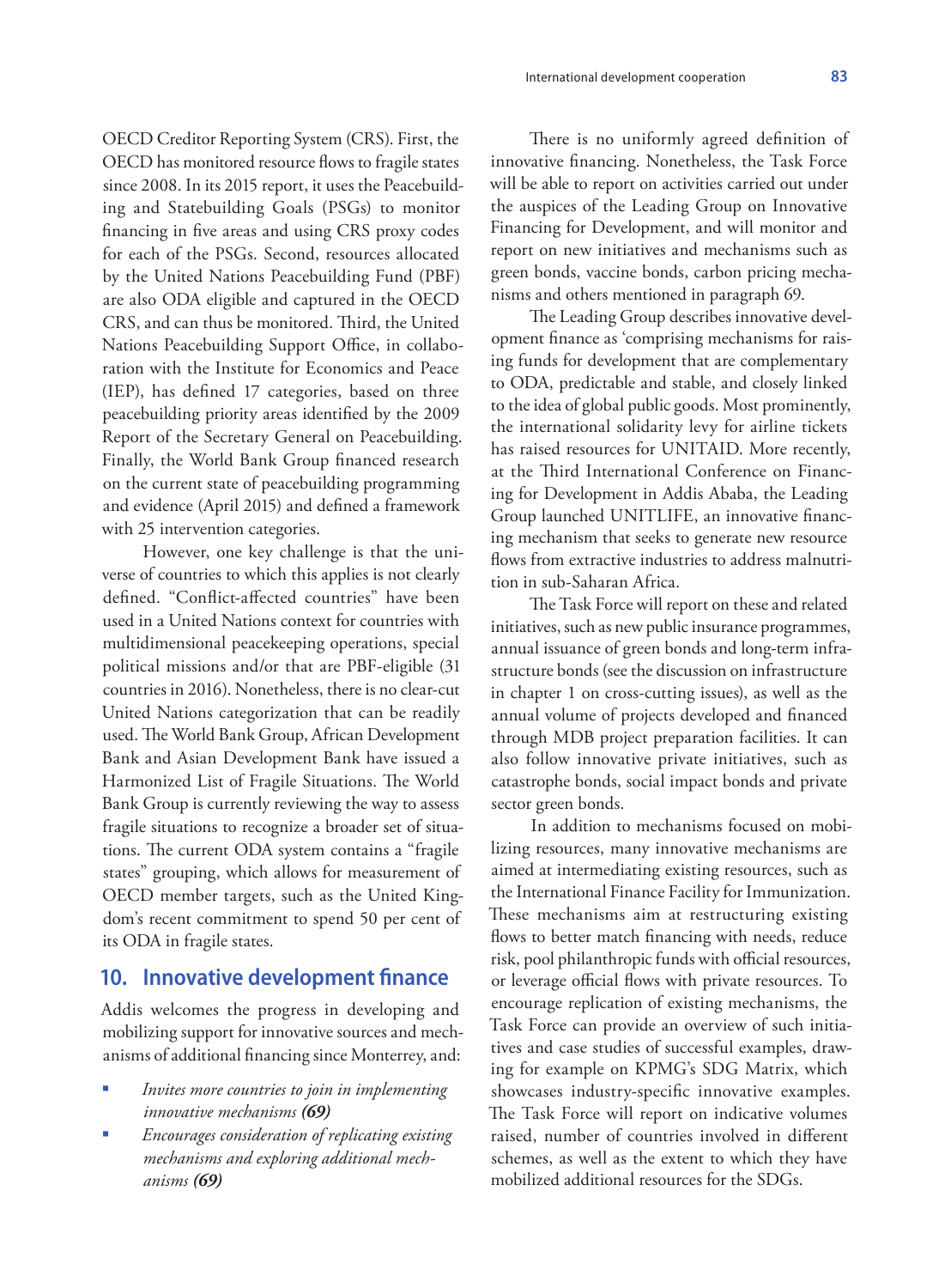### **11. Additional partnerships**

The Addis Agenda emphasizes the importance of international development cooperation and partnerships in the health and education sectors in particular.

#### 11.1. Health

In the area of health, Addis:

- *Encourages better alignment between multistakeholder partnerships in health and to improve contributions to strengthening health systems (77)*
- *Commits to enhanced international coordination and enabling environments to strengthen national health systems (77)*
- *Commits to substantially increase health financing and the recruitment, development, training and retention of the health workforce in developing countries, especially LDCs and SIDS (77, MoI 3.c)*
- *Commits to strengthening implementation of the WHO Framework Convention on Tobacco Control (77, MoI 3.a)*

The leading example for facilitating better alignment between multi-stakeholder partnerships to strengthen health systems in developing countries is the International Health Partnership Plus (IHP+). International organizations, bilateral agencies and country governments all sign the IHP+ Global Compact, in which they commit to putting internationally agreed principles for effective aid and development cooperation into practice in the health sector. There have been four rounds of monitoring IHP+ since 2009, with the fifth round to take place during 2016. It will track seven effective development cooperation practices using indicators for both governments and development partners, and through collecting quantitative and qualitative information, as part of a monitoring framework that is closely aligned with the Global Partnership on Effective Development Cooperation monitoring. Findings can serve to inform the Task Force's monitoring effort in this area.

The major development partners in health also recognize the importance of strengthening health systems. The Global Fund and the GAVI

Alliance are supportive of health systems strengthening (HSS) investments. For example, The Global Fund Strategy (GFS) 2017–2022: Investing to End Epidemics includes, under Strategic Objective 2, *Build Resilient and Sustainable Systems for Health*, two operational objectives: (i) *Leverage critical investments in human resources for health*, and (ii) *Strengthen and align robust national health strategies and national disease-specific strategic plans*. Similarly, the GAVI Alliance under its new Strategic Goal 2 commits to increase effectiveness and efficiency of immunization delivery as an integrated part of strengthened health systems. Both also have associated indicators that assess investments in specific technical areas. For example, Gavi has included HSS grant specific indicators within each individual country monitoring and accountability framework.

The multi-stakeholder Universal Health Coverage (UHC) 2030 Alliance, advocated for by the G7, the World Health Organization (WHO) and development partners, could also serve to inform the Task Force's monitoring in this area. It aims to expand the IHP+ to maintain political commitment, advocate for resources, and strengthen communication and accountability that accelerates progress towards UHC. To guarantee transparent monitoring, the alliance will include an independent review mechanism, a civil society engagement mechanism on accountability and advocacy for UHC, and a monitoring mechanism producing an annual progress report on UHC (supported by the Health Data Collaborative). In addition, SDG 3. 8 on universal health coverage will provide information on the level of financial protection (and service coverage) in countries, and thus on the outcomes of efforts to strengthen health systems. In this context, a first global monitoring report on tracking universal health coverage was published in 2015.

To monitor health financing, the System of Health Accounts (SHA) 2011 is the global standard for reporting health expenditures. SHA 2011 reports on health expenditures from the financing, provision and consumption perspectives. Health accounts are done in many countries, and it is anticipated that with institutionalization, health accounts will be produced yearly and will demonstrate trends in the volumes and shares of different financing streams.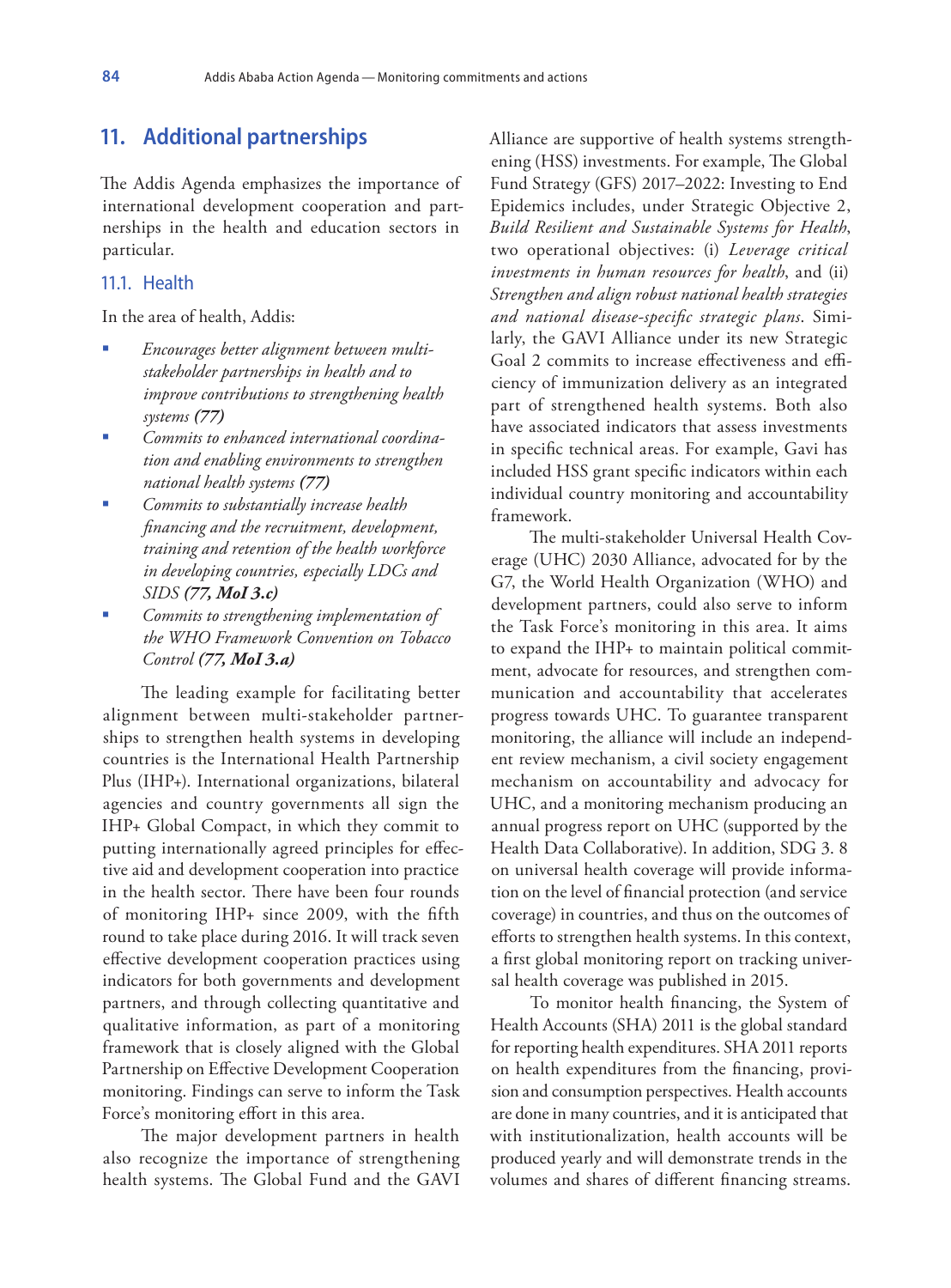Health accounts data is available at the global health expenditure database of the WHO.

To monitor the health work force commitment, the Task Force will be able to draw on the indicator for MoI target 3.c (*health worker density and distribution*). In addition, the World Health Assembly will consider the WHO Global Strategy on Human Resources for Health: Workforce 2030 in May 2016. This strategy includes an accountability framework that outlines policy options for WHO Member States and responsibilities of the Secretariat in monitoring and reporting, and can serve as a source of additional data for the Task Force's monitoring efforts in this area. In particular, the strategy encourages WHO Member States to invest in analytical capacity for human resources for health and health system data and invites development partners to support national Human Resources for Health data collection and analysis systems for improved planning and accountability. Lastly, strengthened implementation of the Tobacco Convention can be monitored with the indicator for MoI target 3.a (*age-standardized prevalence of current tobacco use among persons aged 15 years and older*). This data is obtained from household or specific surveys and is reported in the WHO's Global Infobase.

### 11.2. Education

In the area of education, the Addis Agenda:

- *Commits to scale up investments and international cooperation to allow all children to complete free, equitable, inclusive and quality early childhood, primary and secondary education (78)*
- *Commits to scale up and strengthen (of partnership initiatives in education), such as the Global Partnership for Education (77)*
- *Commits to upgrading education facilities, acknowledging the importance of providing safe, non-violent, inclusive and effective learning environments for all; (MoI 4.a) Commits to increasing the percentage of qualified teachers in developing countries (78, MoI 4.c)*

The Addis Agenda commitments on education focus on mobilizing investments and resources and strengthening international cooperation to improve

education outcomes. They are partly covered in the indicators for SDG means of implementation targets 4.a (*proportion of schools with access to electricity, internet, computers, infrastructure and materials for students with disabilities, single-sex basic sanitation facilities, and basic handwashing facilities*) and 4.c (*proportion of teachers in different school types who have received at least the minimum organized teacher training required for teaching at the relevant level in a given country*). Indicators from the Education 2030 Framework for Action can provide additional inputs to the Task Force. Specifically, indicator 37 (percentage of teachers qualified according to national standards by education level and type of institution), indicator 38 (pupil/qualified teacher ratio by education level) and indicator 40 (pupil/ trained teacher ratio by education level) are relevant. All of these indicators are regularly produced by the United Nations Educational, Scientific and Cultural Organization's (UNESCO) Institute of Statistics (UIS).

However, the above indicators focus on education outcomes, while the Addis Agenda's primary focus is on investments or enhanced cooperation. The Task Force will therefore complement the SDG indicators by monitoring data and qualitative developments on resources and cooperation mobilized for education.

For domestic spending, the 2016 Global Education Monitoring Report, published by UNESCO, will present data collected by UIS on national spending on education by country. SDG means of implementation indicator 1.a.2 (*proportion of total government spending on essential services (education, health and social protection)*) will provide additional relevant data. The Task Force will also follow up on the Addis Agenda's encouraging of countries to consider setting nationally appropriate spending targets for quality investments in essential public services for all, including in the area of education (see section on Delivering social protection and essential public services).

To monitor the commitment on scaling up investments and international cooperation for schooling, global data on ODA to education by the OECD DAC and by the Global Education Monitoring Report could be used. The IATI database can help to further assess global efforts towards specific